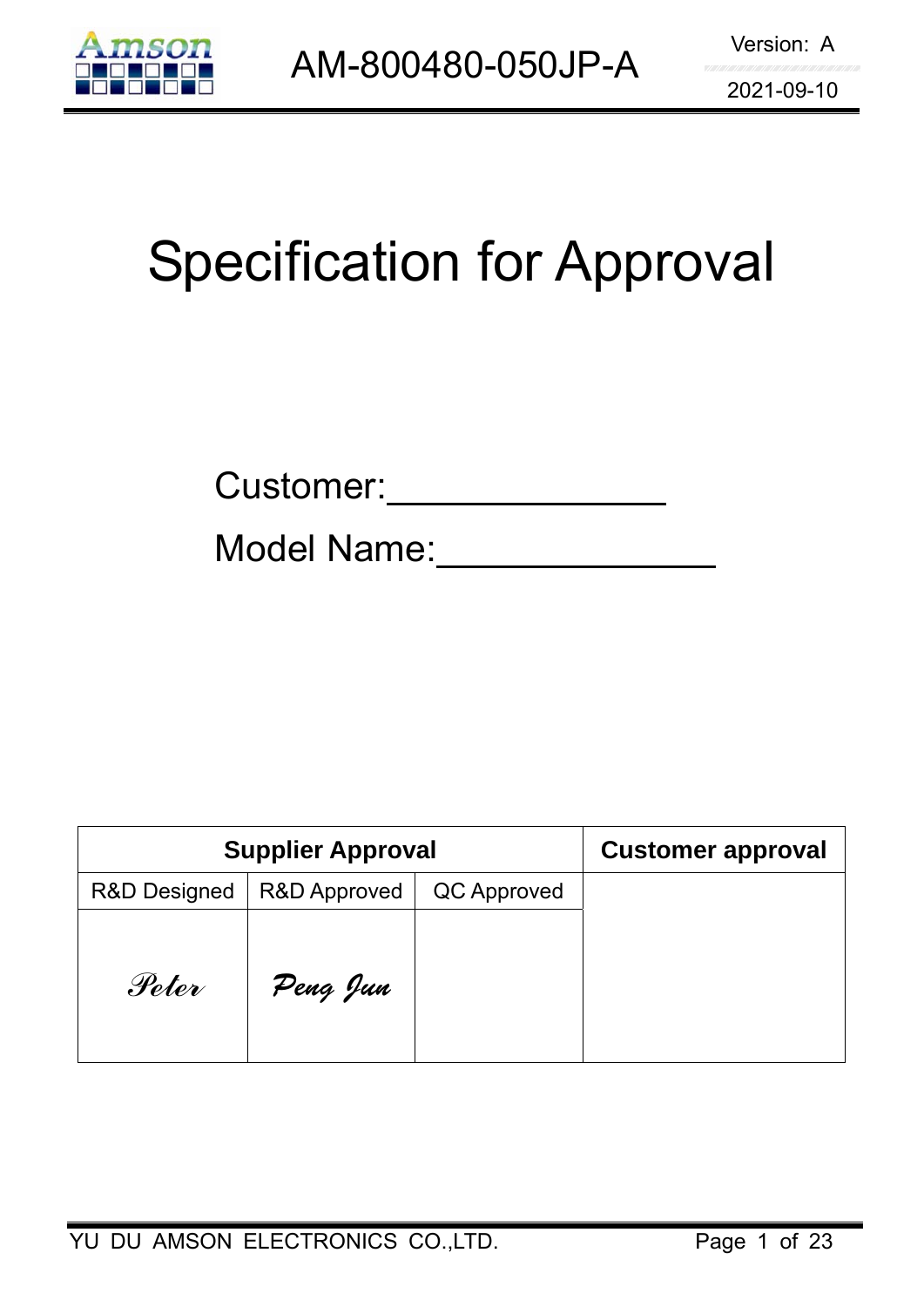

# Revision Record

| REV NO.      | <b>REV DATE</b> | <b>CONTENTS</b>  | <b>Note</b> |
|--------------|-----------------|------------------|-------------|
| $\mathsf{A}$ | 2021-09-10      | <b>NEW ISSUE</b> |             |
|              |                 |                  |             |
|              |                 |                  |             |
|              |                 |                  |             |
|              |                 |                  |             |
|              |                 |                  |             |
|              |                 |                  |             |
|              |                 |                  |             |
|              |                 |                  |             |
|              |                 |                  |             |
|              |                 |                  |             |
|              |                 |                  |             |
|              |                 |                  |             |
|              |                 |                  |             |
|              |                 |                  |             |
|              |                 |                  |             |
|              |                 |                  |             |
|              |                 |                  |             |
|              |                 |                  |             |
|              |                 |                  |             |
|              |                 |                  |             |
|              |                 |                  |             |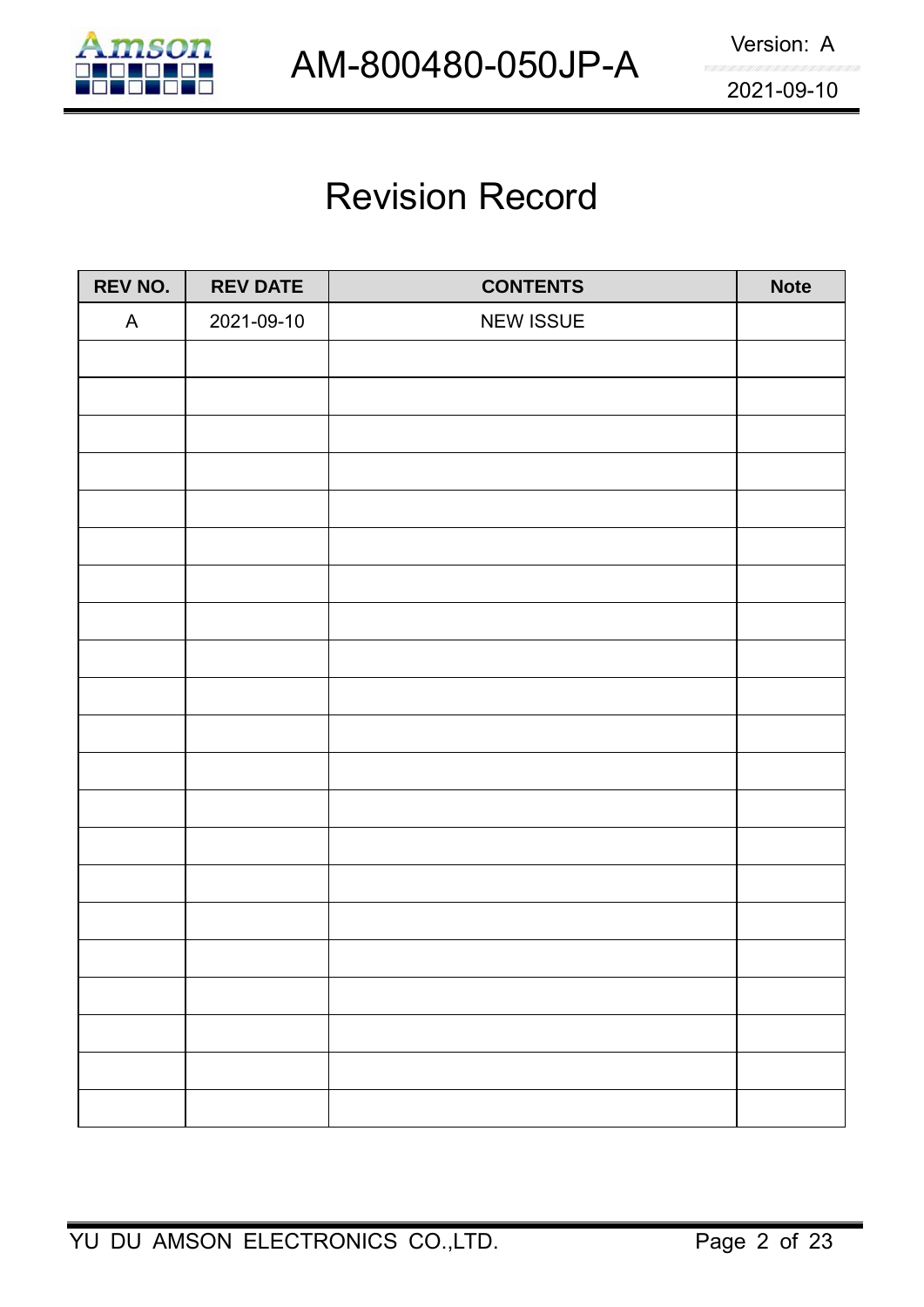

# Table of Contents

| <b>List</b>    | <b>Description</b>                             | Page No.       |
|----------------|------------------------------------------------|----------------|
|                | Cover                                          | 1              |
|                | <b>Revision Record</b>                         | 2              |
|                | <b>Table of Contents</b>                       | 3              |
| 1              | Scope                                          | $\overline{4}$ |
| $\overline{2}$ | <b>General Information</b>                     | $\overline{4}$ |
| 3              | <b>External Dimensions</b>                     | 5              |
| $\overline{4}$ | <b>Interface Description</b>                   | 6              |
| 5              | <b>Absolute Maximum Ratings</b>                | $\overline{7}$ |
| 6              | <b>DC Characteristics</b>                      | $\overline{7}$ |
| $\overline{7}$ | <b>Timing Characteristics</b>                  | 8              |
| 8              | <b>Backlight Characteristics</b>               | 13             |
| 9              | <b>Optical Characteristics</b>                 | 14             |
| 10             | <b>Reliability Test Conditions and Methods</b> | 16             |
| 11             | <b>Inspection Standard</b>                     | 17             |
| 12             | <b>Handling Precautions</b>                    | 22             |
| 13             | <b>Precaution for Use</b>                      | 23             |
| 14             | <b>Packing Method</b>                          | 23             |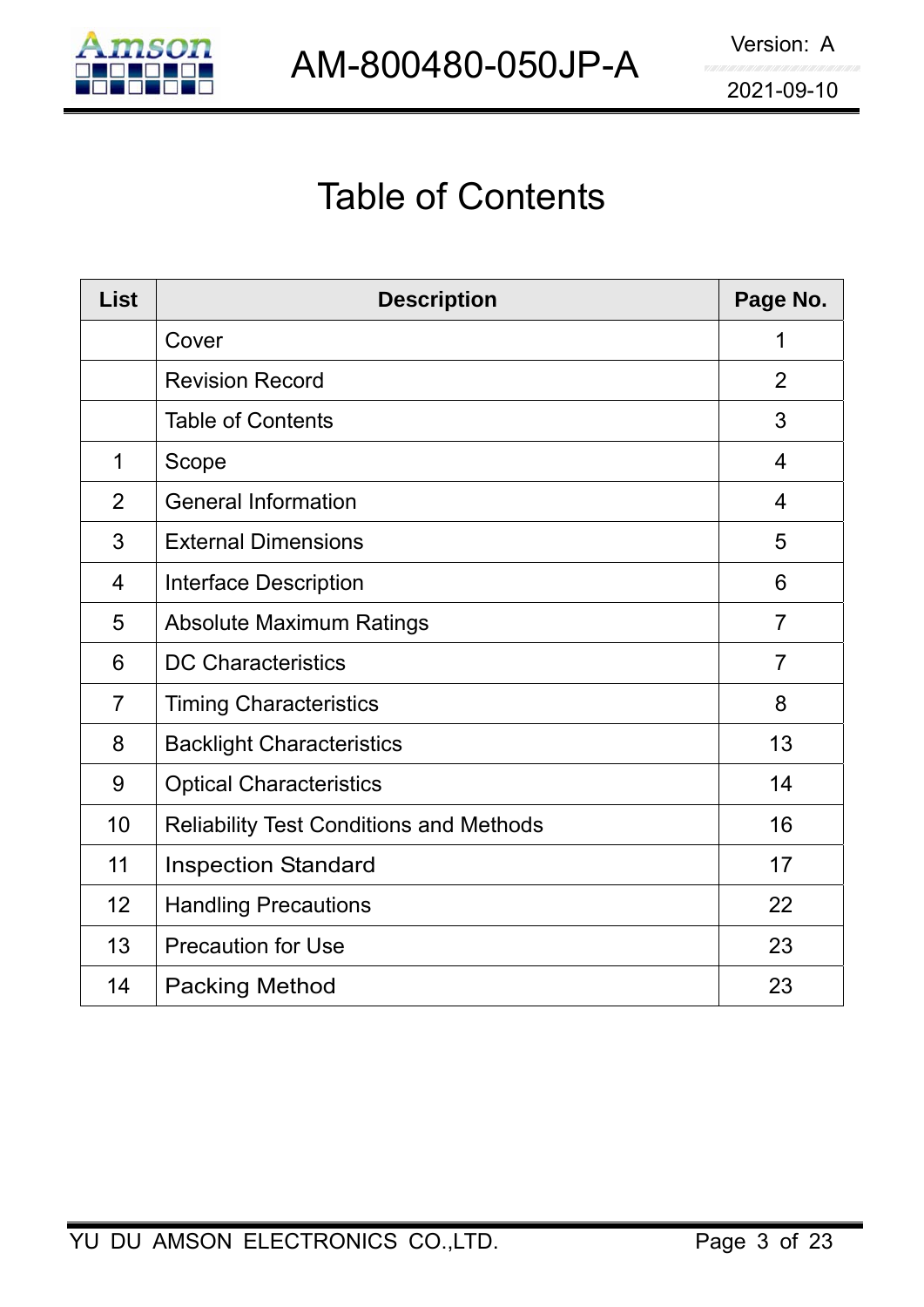

#### **1. Scope**

This specification defines general provisions as well as inspection standards for TFT module supplied by AMSON electronics.

If the event of unforeseen problem or unspecified items may occur, naturally shall negotiate and agree to solution.

#### **2. General Information**

#### **LCM**

| <b>ITEM</b>                           | <b>STANDARD VALUES</b>        | <b>UNITS</b> |
|---------------------------------------|-------------------------------|--------------|
| LCD type                              | 5.0"TFT                       |              |
| Dot arrangement                       | 800 (RGB)×480                 | dots         |
| Color filter array                    | <b>RGB</b> vertical stripe    |              |
| Display mode                          | Normally white TN             |              |
| <b>Gray Scale Inversion Direction</b> | 6 O'clock                     |              |
| <b>Viewing Direction</b><br>Eyes      | 12 O'clock                    |              |
| Driver IC                             | ILI6122+ILI5960               |              |
| Module size                           | 120.7(W)×75.8(H)×5.0(T)       | mm           |
| Active area                           | 108(W)×64.80(H)               | mm           |
| Dot pitch                             | $0.135(W)\times0.135(H)$      | mm           |
| Interface                             | 24-bit Parallel RGB Interface |              |
| Operating temperature                 | $-20 \sim +70$                | $^{\circ}C$  |
| Storage temperature                   | $-30 \sim +80$                | $^{\circ}C$  |
| <b>Back Light</b>                     | 12 White LED                  |              |
| Weight                                | TBD                           | g            |

#### **CTP**

| <b>ITEM</b>              | <b>STANDARD VALUES</b>     | <b>UNITS</b> |
|--------------------------|----------------------------|--------------|
| CTP type                 | Cover Lens + sensor + FPC  |              |
| <b>CTP Driver IC</b>     | FT7311                     |              |
| <b>Surface Treatment</b> | 6H                         |              |
| Transmittance            | ≥85%                       |              |
| The cover hardness       | 6H                         |              |
| CTP size                 | 120.70(W)×75.80(H)×1.95(T) | mm           |
| CTP Active area          | 109.0(W)×65.74(H)          | mm           |
| <b>CTP</b> Interface     | 12C                        |              |
| response time            | 10                         | ms           |

YU DU AMSON ELECTRONICS CO.,LTD. Page 4 of 23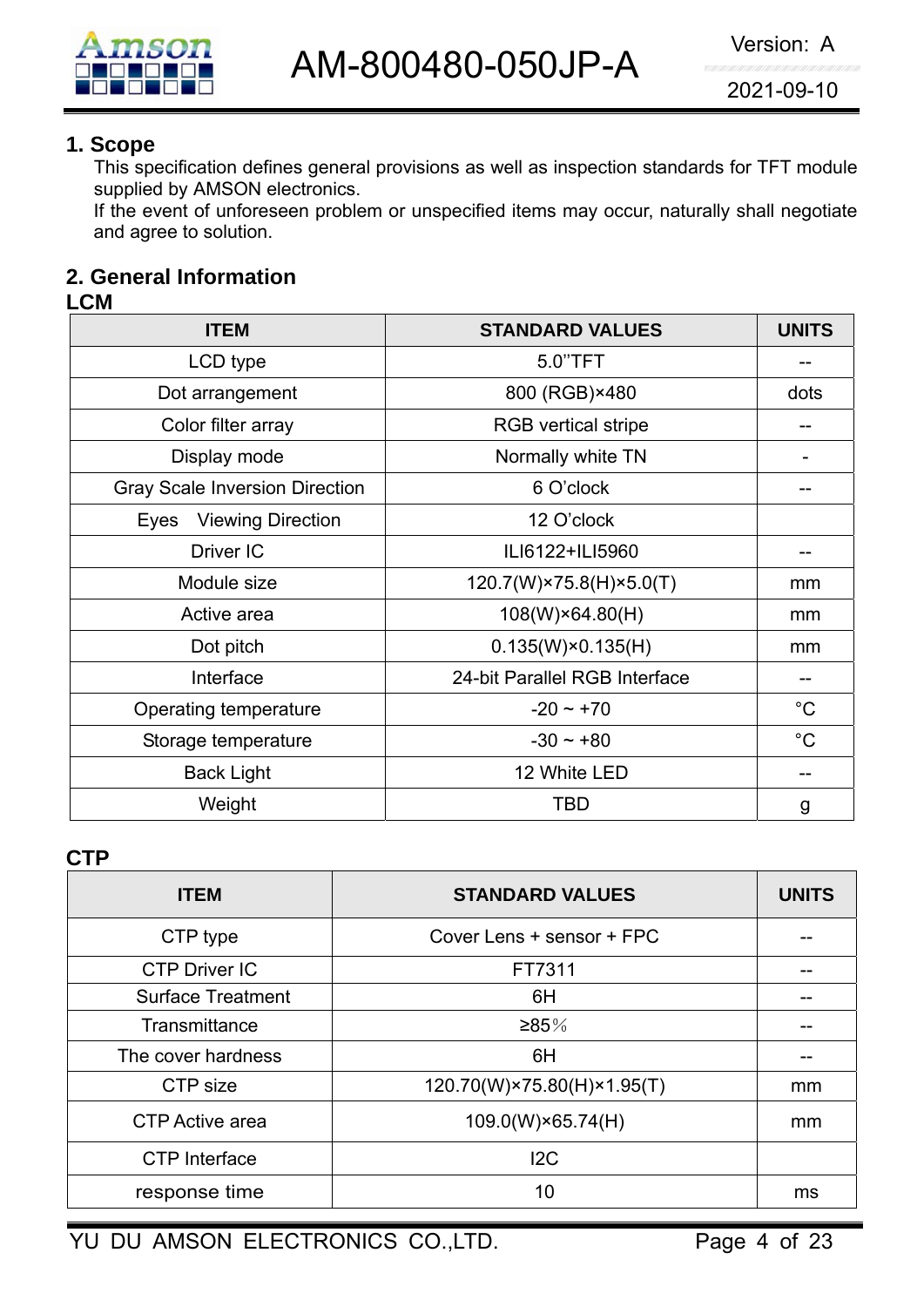

### **3. External Dimensions**

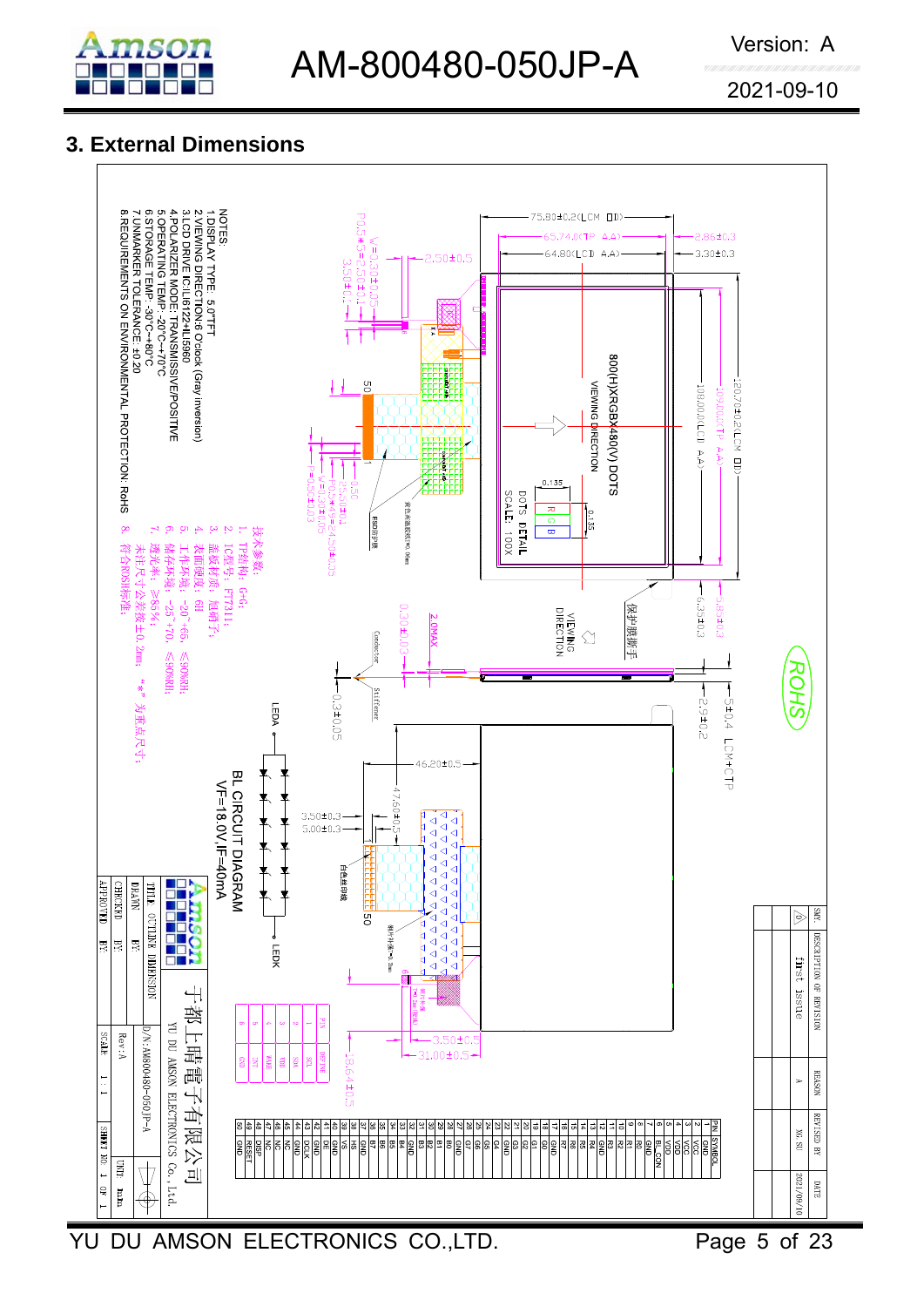#### **4. Interface Description**

| TFT            |                 |                                                                                                                                                                               |
|----------------|-----------------|-------------------------------------------------------------------------------------------------------------------------------------------------------------------------------|
| <b>PIN</b>     | <b>PIN NAME</b> | <b>DESCRIPTION</b>                                                                                                                                                            |
| 1              | <b>GND</b>      | Power ground.                                                                                                                                                                 |
| 2, 3           | <b>VCC</b>      | <b>Supply Voltage</b>                                                                                                                                                         |
| 4, 5           | <b>VDD</b>      | <b>BL VIN Voltage</b>                                                                                                                                                         |
| 6              | BL_CON          | Common Voltage.                                                                                                                                                               |
| $\overline{7}$ | <b>GND</b>      | Power ground.                                                                                                                                                                 |
| $8 - 11$       | $R0 - R3$       | Red Data Input                                                                                                                                                                |
| 12             | <b>GND</b>      | Power ground.                                                                                                                                                                 |
| $13 - 16$      | R4~R7           | Red Data Input.                                                                                                                                                               |
| 17             | <b>GND</b>      | Power ground.                                                                                                                                                                 |
| $18 - 21$      | G <sub>0</sub>  | Green Data Input                                                                                                                                                              |
| 22             | <b>GND</b>      | Power ground.                                                                                                                                                                 |
| $23 - 26$      | G4              | Green Data Input.                                                                                                                                                             |
| 27             | <b>GND</b>      | Power ground.                                                                                                                                                                 |
| $28 - 31$      | B <sub>0</sub>  | <b>Blue Data Input</b>                                                                                                                                                        |
| 32             | <b>GND</b>      | Power ground.                                                                                                                                                                 |
| $33 - 36$      | B4              | Blue Data Input.                                                                                                                                                              |
| 37             | <b>GND</b>      | Power ground.                                                                                                                                                                 |
| 38             | <b>HS</b>       | Horizontal sync input. Negative polarity.                                                                                                                                     |
| 39             | <b>VS</b>       | Vertical sync input. Negative polarity.                                                                                                                                       |
| 40             | <b>GND</b>      | Power ground.                                                                                                                                                                 |
| 41             | DE              | Data Enable signal.                                                                                                                                                           |
| 42             | <b>GND</b>      | Power ground.                                                                                                                                                                 |
| 43             | <b>DCLK</b>     | Clock input.                                                                                                                                                                  |
| 44             | <b>GND</b>      | Power ground.                                                                                                                                                                 |
| $45 - 47$      | NC.             | Not connect.                                                                                                                                                                  |
| 48             | <b>DISP</b>     | STANDBY MODE. NORMALLY PULLED HIGH.<br>DISP=H, NORMAL OPERATION. (DEFAULT)<br>DISP=L, TIMING, CONTORLLER, SOURCE DRIVER WILL TURN<br>OFF, ALL OUTPUT ARE HIGH-Z               |
| 49             | <b>RESET</b>    | Global reset pin. Active low to enter reset state.<br>Suggest to connecting with an RC reset circuit for stability.<br>Normally pull high. ( $R = 10K\Omega$ , $C = 1\mu F$ ) |
| 50             | <b>GND</b>      | Power ground.                                                                                                                                                                 |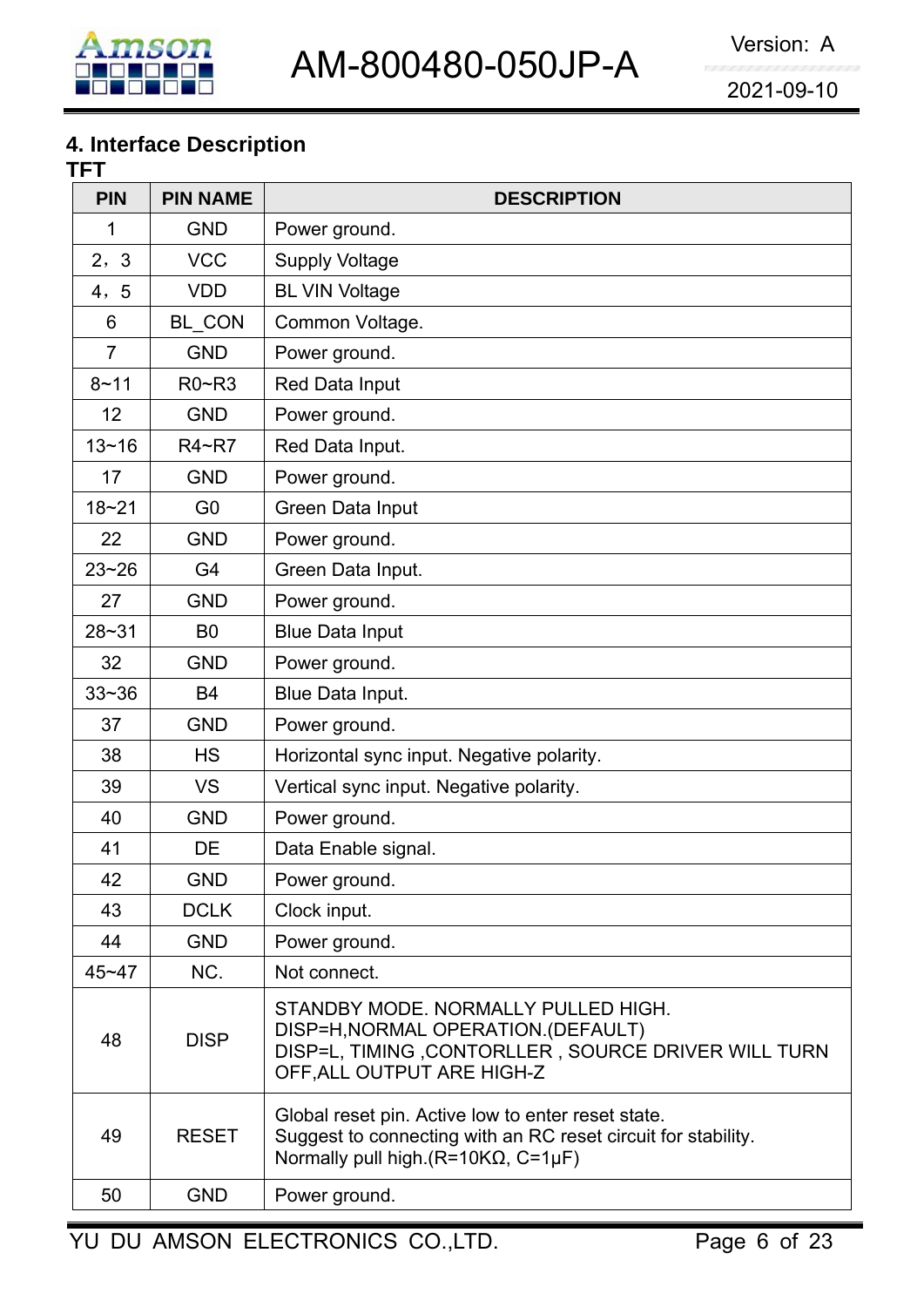

**CTP** 

| v I I |               |                                                 |
|-------|---------------|-------------------------------------------------|
| Pin   | <b>Symbol</b> | Description.                                    |
| 1     | <b>SCL</b>    | CTP $I^2C$ _clock.                              |
| 2     | <b>SDA</b>    | CTP $I^2C$ data                                 |
| 3     | <b>VCI</b>    | CTP Power Voltage.                              |
| 4     | <b>WAKE</b>   | CTP reset pin. Active low to enter reset state. |
| 5     | <b>INT</b>    | CTP interruption signal.                        |
| 6     | <b>GND</b>    | CTP Power ground                                |

#### **5. Absolute Maximum Ratings**

| <b>Item</b>                  | <b>Symbol</b> | Min.   | Max. | <b>Unit</b> |
|------------------------------|---------------|--------|------|-------------|
|                              | <b>VCC</b>    | $-0.3$ | 3.6  | V           |
| <b>Power Supply Voltage</b>  | <b>VDD</b>    | $-0.3$ | 18   | v           |
| <b>CTP Power Voltage</b>     | <b>VCI</b>    | $-0.3$ | 3.6  | V           |
| <b>Operating Temperature</b> | <b>TOP</b>    | $-20$  | 70   | $^{\circ}C$ |
| Storage Temperature          | TsT           | $-30$  | 80   | $^{\circ}C$ |
| <b>Storage Humidity</b>      | HD            |        | 90   | %RH         |

#### **6. DC Characteristics**

| <b>Item</b>                  | <b>Symbol</b>   | Min.       | Typ. | Max.       | <b>Unit</b> | <b>Remark</b>            |
|------------------------------|-----------------|------------|------|------------|-------------|--------------------------|
|                              | <b>VCC</b>      | 3.0        | 3.3  | 3.6        | V           |                          |
| <b>Analog Supply Voltage</b> | <b>VDD</b>      | 3.0        | 5.0  | 15.0       | V           | -                        |
| <b>CTP Power Voltage</b>     | <b>VCI</b>      | 2.8        | 3.3  | 3.6        | V           | ۰                        |
| Input High Voltage           | $V_{\text{IH}}$ | 0.7VCC     |      | <b>VCC</b> | V           | $\overline{\phantom{0}}$ |
| Input Low Voltage            | $V_{\sf IL}$    | <b>GND</b> |      | 0.3 VCC    | V           | $\overline{\phantom{0}}$ |
| <b>Output High Voltage</b>   | $V_{OH}$        | 0.8 VCC    |      | <b>VCC</b> | V           |                          |
| <b>Output Low Voltage</b>    | $V_{OL}$        | <b>GND</b> |      | 0.2 VCC    | V           |                          |
| Logic Voltage                | BL PWM          |            | 3.3V |            | V           |                          |
| <b>PWM Frequency</b>         | Fpwm            | 5          |      | 100        | <b>KHz</b>  |                          |

Note: Maximum current from RGB full-display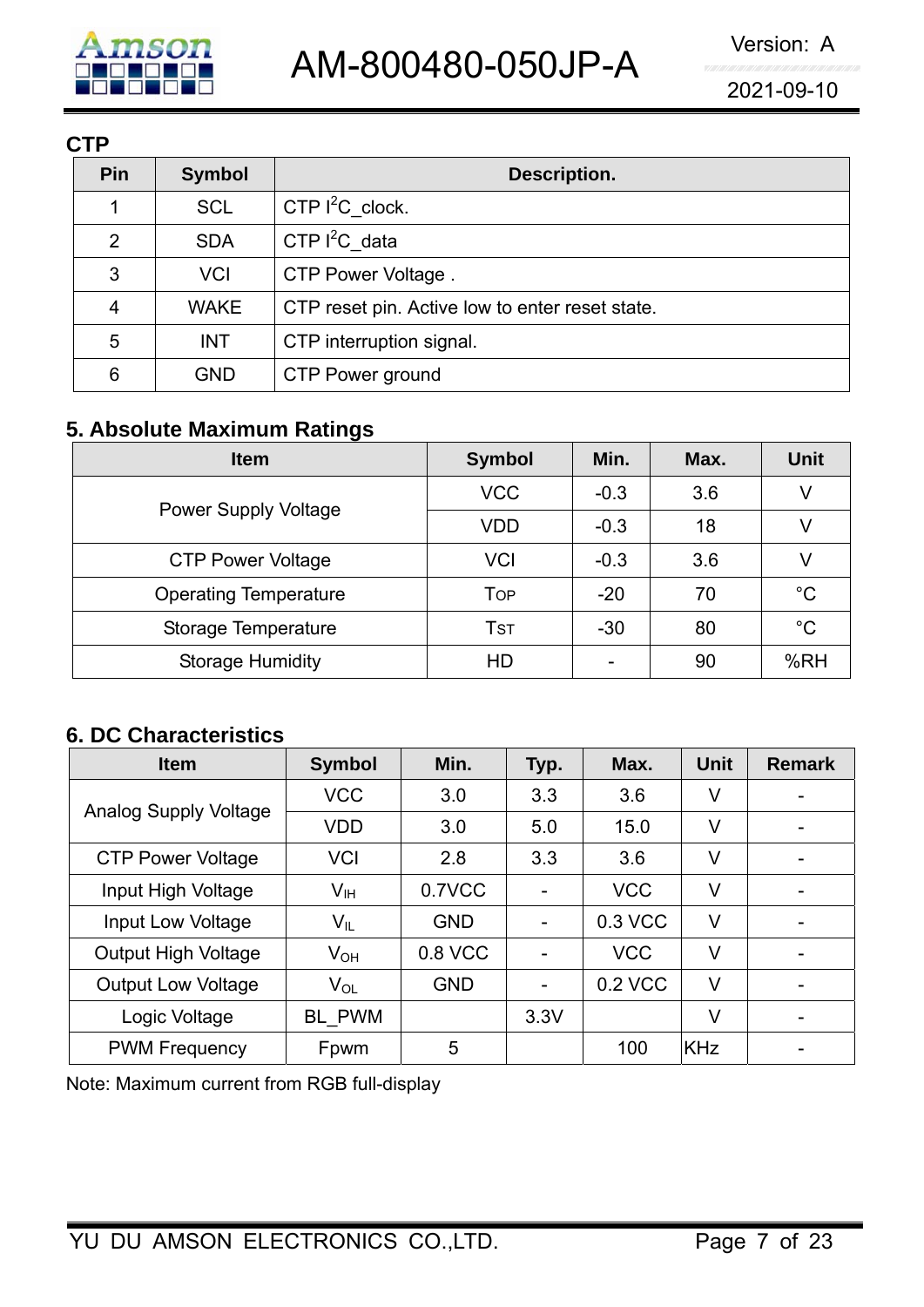

# **7. Timing Characteristics**

# **7.1 Power Sequence**

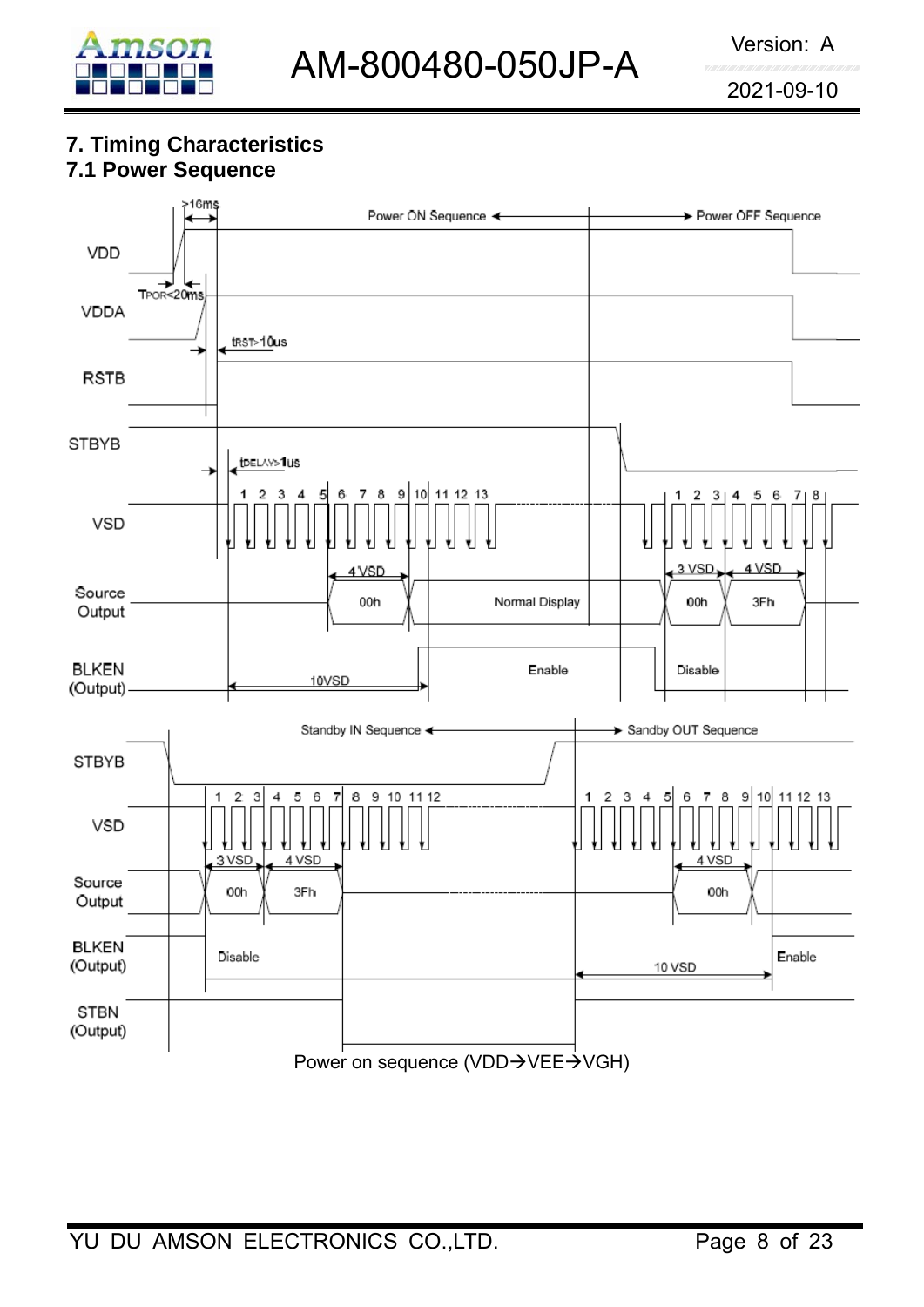

#### **7.2 AC Timing characteristics**

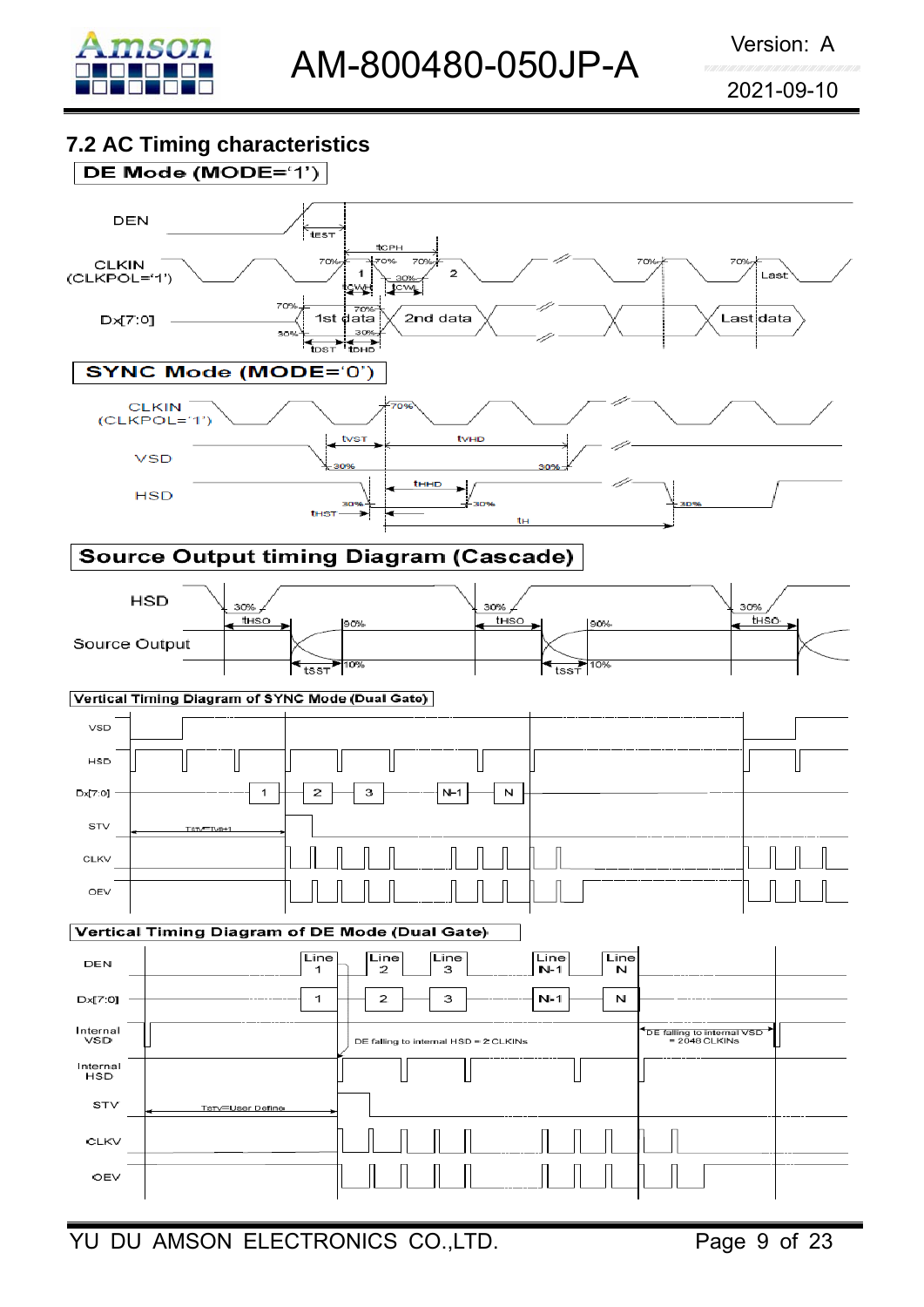

AM-800480-050JP-A

2021-09-10

### **7.3Display Timing characteristics(Resolution: 800x480)**

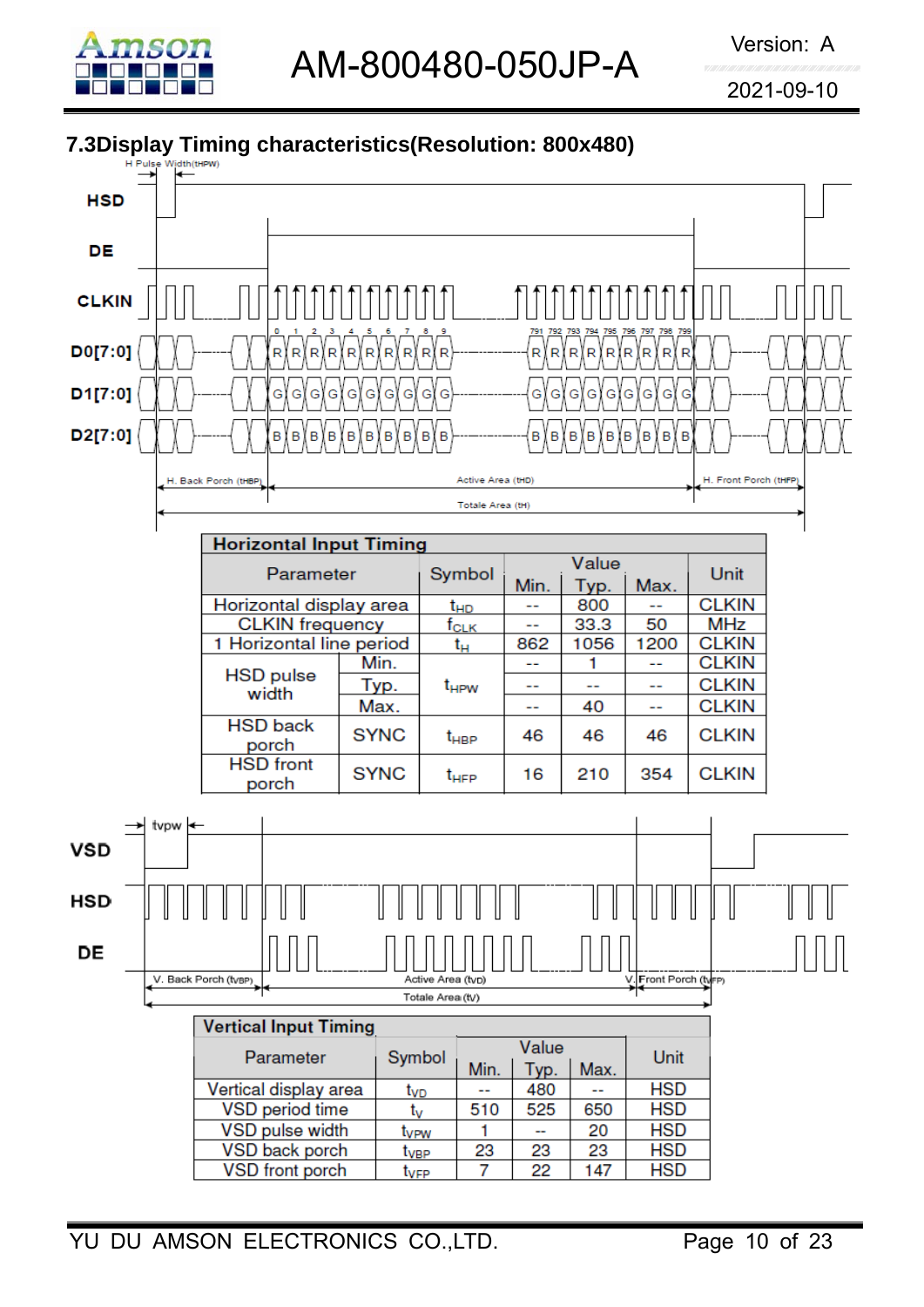

# **7.4CTP Timing characteristics 7.4.1 Serial Interface**   $I^2C$

FT7311 supports the I2C interfaces, which can be used by a host processor or other devices. The I2C is always configured in the Slave mode. The data transfer format is shown in Figure 2-4.



Figure 2-6 12C master read, slave write

# **Mnemonics Description**

| <b>Mnemonics</b> | Description                                                                                                                                                 |
|------------------|-------------------------------------------------------------------------------------------------------------------------------------------------------------|
| s                | I2C Start or I2C Restart                                                                                                                                    |
| A[6:0]           | Slave address                                                                                                                                               |
| R/W              | READ/WRITE bit, '1' for read, '0'for write                                                                                                                  |
| A(N)             | ACK(NACK) bit                                                                                                                                               |
| P                | STOP: the indication of the end of a packet (if this bit is missing, S will indicate<br>the end of the current packet and the beginning of the next packet) |

# **Timing Characteristics**

| Parameter                                        | Min               | Max | Unit      |
|--------------------------------------------------|-------------------|-----|-----------|
| <b>SCL frequency</b>                             |                   | 400 | KHz       |
| Bus free time between a STOP and START condition | 13                |     | us        |
| Hold time (repeated) START condition             | 0.6               |     | us        |
| Data setup time                                  | 100               |     | ns        |
| Setup time for a repeated START condition        | 0.6               |     | us        |
| Setup time for STOP condition                    | 0.6               |     | <b>us</b> |
| Rise time of both SDA and SCL signals            | 20                | 300 | ns        |
| Fall time of both SDA and SCL signals            | 20x<br>(VDD/5.5V) | 300 | ns        |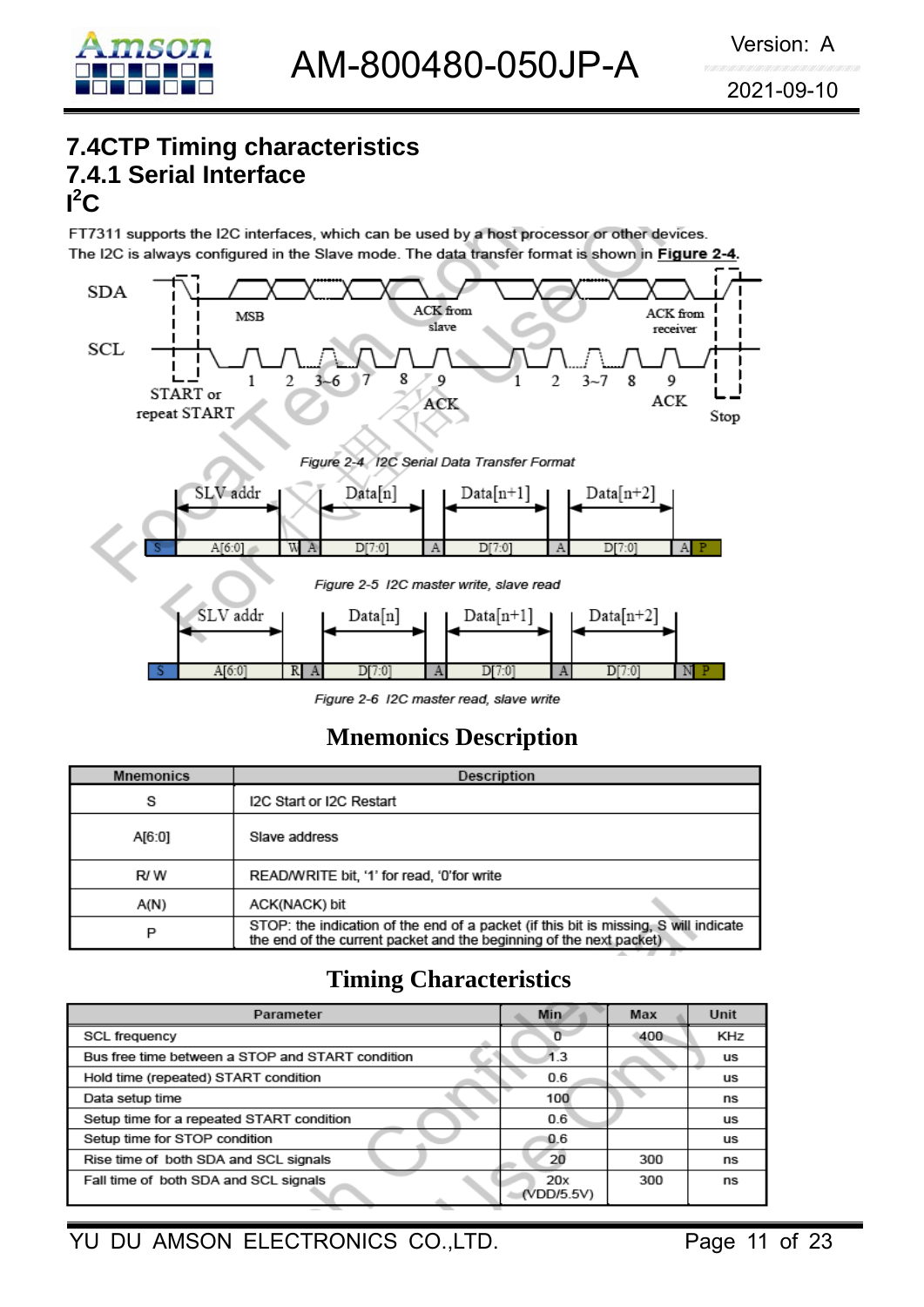

#### **7.4.2 POWER NO /Reset/Wake Sequence**

Reset should be pulled down to be low before powering on and powering down. I2C shouldn't be used by other devices during Reset time after VDD powering on (Trtp). INT signal will be sent to the host after initializing all parameters and then start to report points to the host. If Power is down, the voltage of supply must be below 0.3V and Tpdt is more than 1ms.



Figure 3-4 Power Cycle requirement



Figure 3-5 Power on Sequence

Reset time must be enough to guarantee reliable reset, the time of starting to report point after resetting approach to the time of starting to report point after powering on.



#### **Power on/Reset Sequence Parameters**

| Parameter | Description                                      | Min | Max | Units |
|-----------|--------------------------------------------------|-----|-----|-------|
| Tris      | Rise time from 0.1VDD to 0.9VDD                  |     |     | ms    |
| Tpdt      | Time of the voltage of supply being below 0.3V   | 5   |     | ms    |
| Trtp      | Time of resetting to be low before powering on   | 100 |     | μS    |
| Tvdr      | Reset time after VDD powering on                 |     |     | ms    |
| Trsi      | Time of starting to report point after resetting |     | 200 | ms    |
| Trst      | Reset time                                       |     |     | ms    |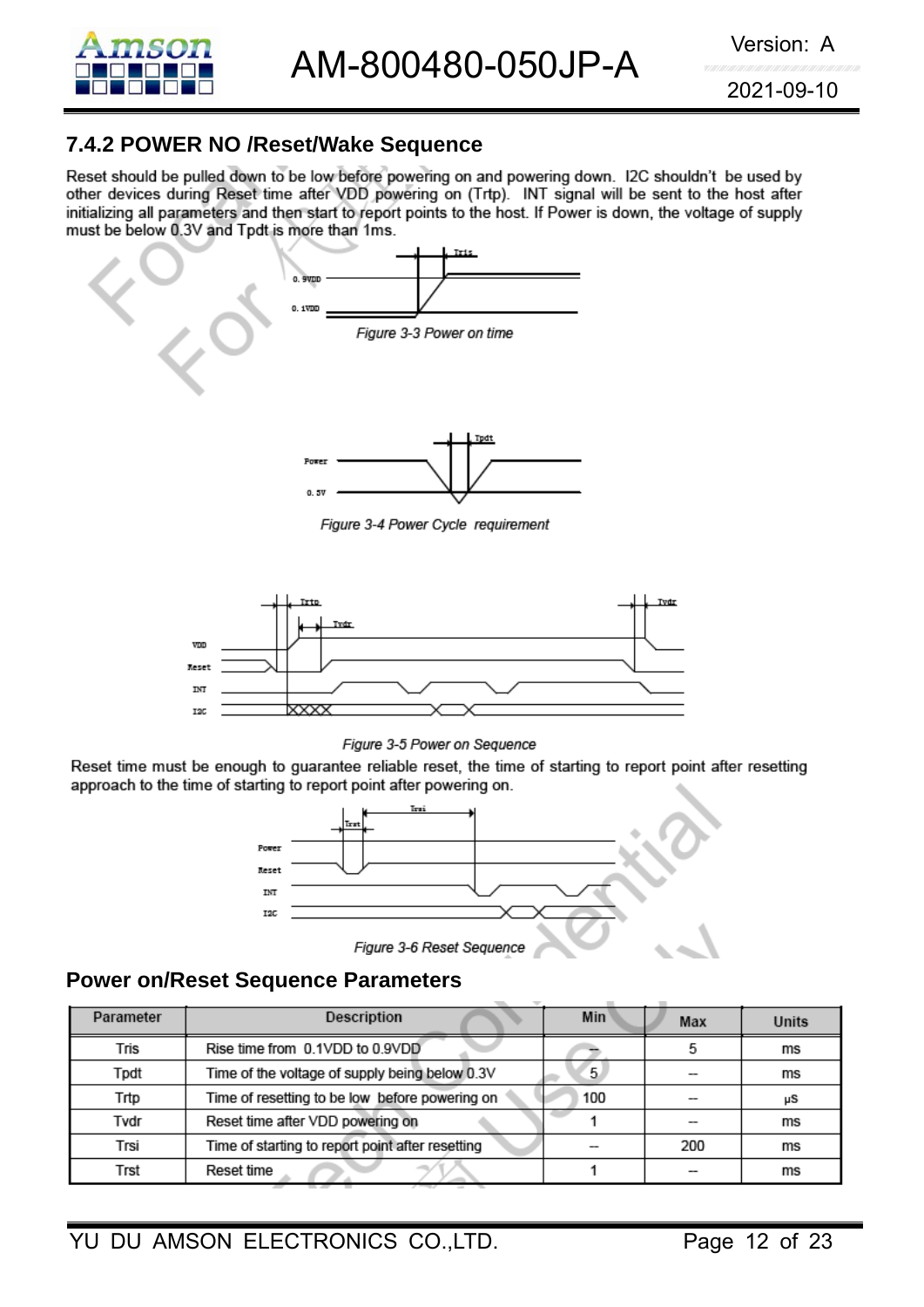

AM-800480-050JP-A Version: A

2021-09-10

#### **8. Backlight Characteristic**



0V

| <b>Item</b>               | <b>Symbol</b>   | <b>MIN</b>      | <b>TYP</b>               | <b>MAX</b>               | <b>UNIT</b> | <b>NOTE</b>         |            |
|---------------------------|-----------------|-----------------|--------------------------|--------------------------|-------------|---------------------|------------|
| <b>Backlight Power</b>    | LED VCC         | 3               | 5                        | 15                       | V           | Ta = $25^{\circ}$ C |            |
|                           |                 |                 | $\overline{\phantom{0}}$ | (0.15)                   | (0.2)       | A                   | LED VCC=5V |
| <b>Backlight Power</b>    | <b>ILED VCC</b> | $\qquad \qquad$ | (0.07)                   | (0.1)                    | A           | LED VCC=12          |            |
| <b>EN Signal Volta</b>    | <b>VIH</b>      |                 | 1.2                      |                          |             | V                   |            |
| ge                        | <b>VIL</b>      | BL CON          | <b>GND</b>               |                          | 0.4         | V                   |            |
| <b>PWM Frequency</b>      | <b>LED PWM</b>  | 5               |                          | 100                      | <b>KHz</b>  |                     |            |
| Lifetime                  |                 |                 | 50000                    | $\overline{\phantom{a}}$ |             | Hr                  |            |
| Color                     |                 |                 | White                    |                          |             |                     |            |
| <b>Average Brightness</b> | -               | 350             | 450                      |                          | Cd/cm2      |                     |            |
| Luminance uniformity      |                 |                 |                          | 80                       |             | $\%$                |            |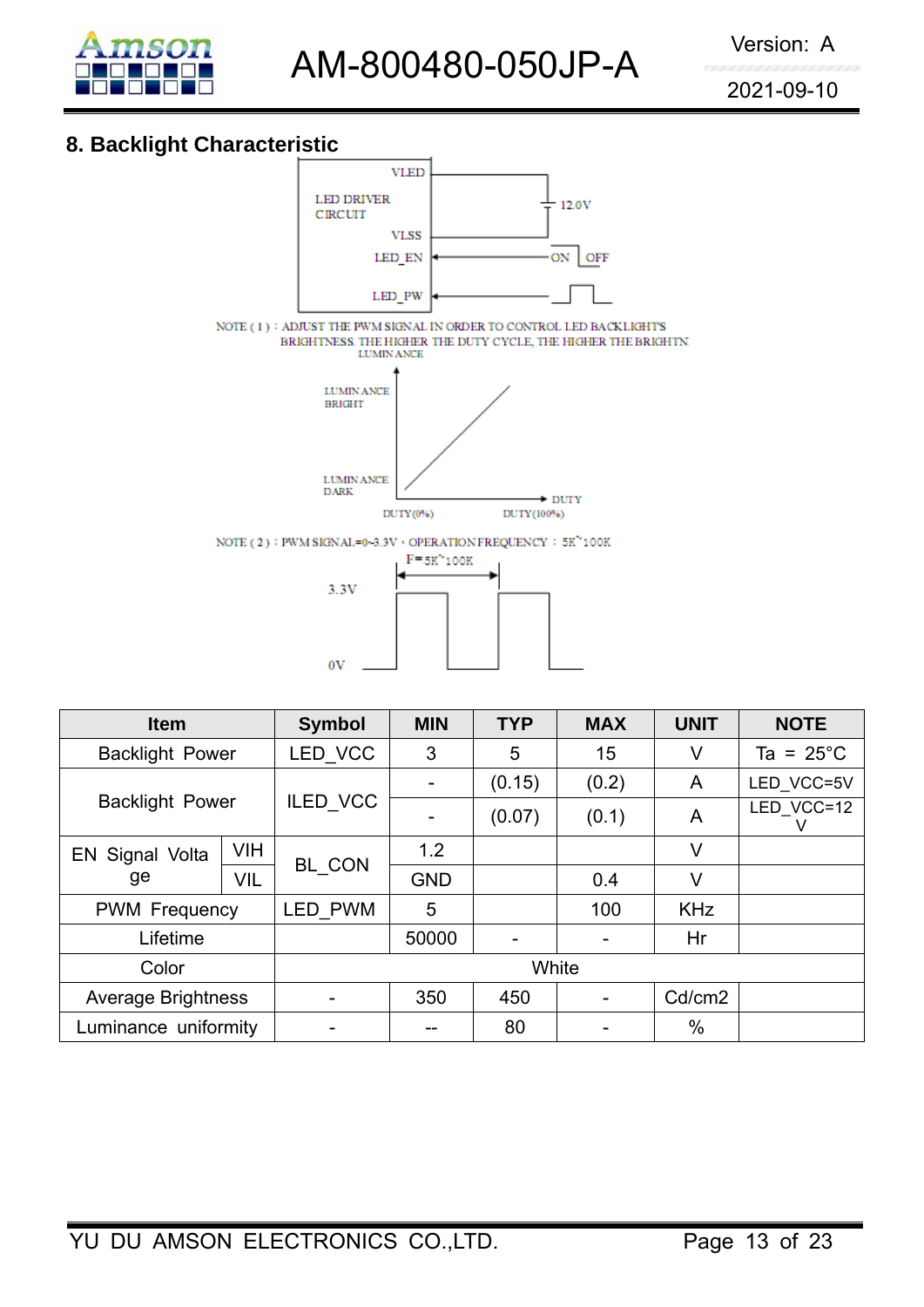

#### **9. Optical Characteristics**

| Item                      | Conditions       |            | Min.    | Typ.       | Max.    | Unit   | <b>Note</b>   |  |
|---------------------------|------------------|------------|---------|------------|---------|--------|---------------|--|
|                           | Horizontal       | $\theta$ L |         | 70         |         | degree |               |  |
| <b>Viewing Angle</b>      |                  | $\theta$ R |         | 70         | -       |        | (1), (2), (6) |  |
| (CR>10)                   | Vertical         | $\theta$ T |         | 50         |         |        |               |  |
|                           |                  | $\theta$ B |         | 70         |         |        |               |  |
| <b>Contrast Ratio</b>     | Center           |            | 400     | 500        | -       |        | (1), (3), (6) |  |
| Response Time             | <b>Rising</b>    |            |         | 10         | 20      | ms     | (1), (4), (6) |  |
|                           | Falling          |            | -       | 15         | 30      |        |               |  |
|                           | Red x            |            |         | <b>TBD</b> |         |        |               |  |
|                           | Red y<br>Green x |            |         | <b>TBD</b> |         |        |               |  |
|                           |                  |            |         | <b>TBD</b> |         |        |               |  |
| CF Color                  | Green y          |            |         | <b>TBD</b> |         |        |               |  |
| Chromaticity<br>(CIE1931) | Blue x           |            | Typ.    | <b>TBD</b> | Typ.    |        | (1), (6)      |  |
|                           | Blue y           |            | $-0.05$ | TBD        | $+0.05$ |        |               |  |
|                           | White x          |            |         | <b>TBD</b> |         |        |               |  |
|                           | White y          |            |         | <b>TBD</b> |         |        |               |  |
| <b>NTSC</b>               |                  |            |         | 61.        |         | $\%$   | (1),(6)       |  |

Note (1) Measurement Setup: The LCD module should be stabilized at given temp. 25°C for 15 minutes to avoid abrupt temperature change during measuring. In order to stabilize the luminance, the measurement should be executed after lighting backlight for 15 minutes in a windless room.

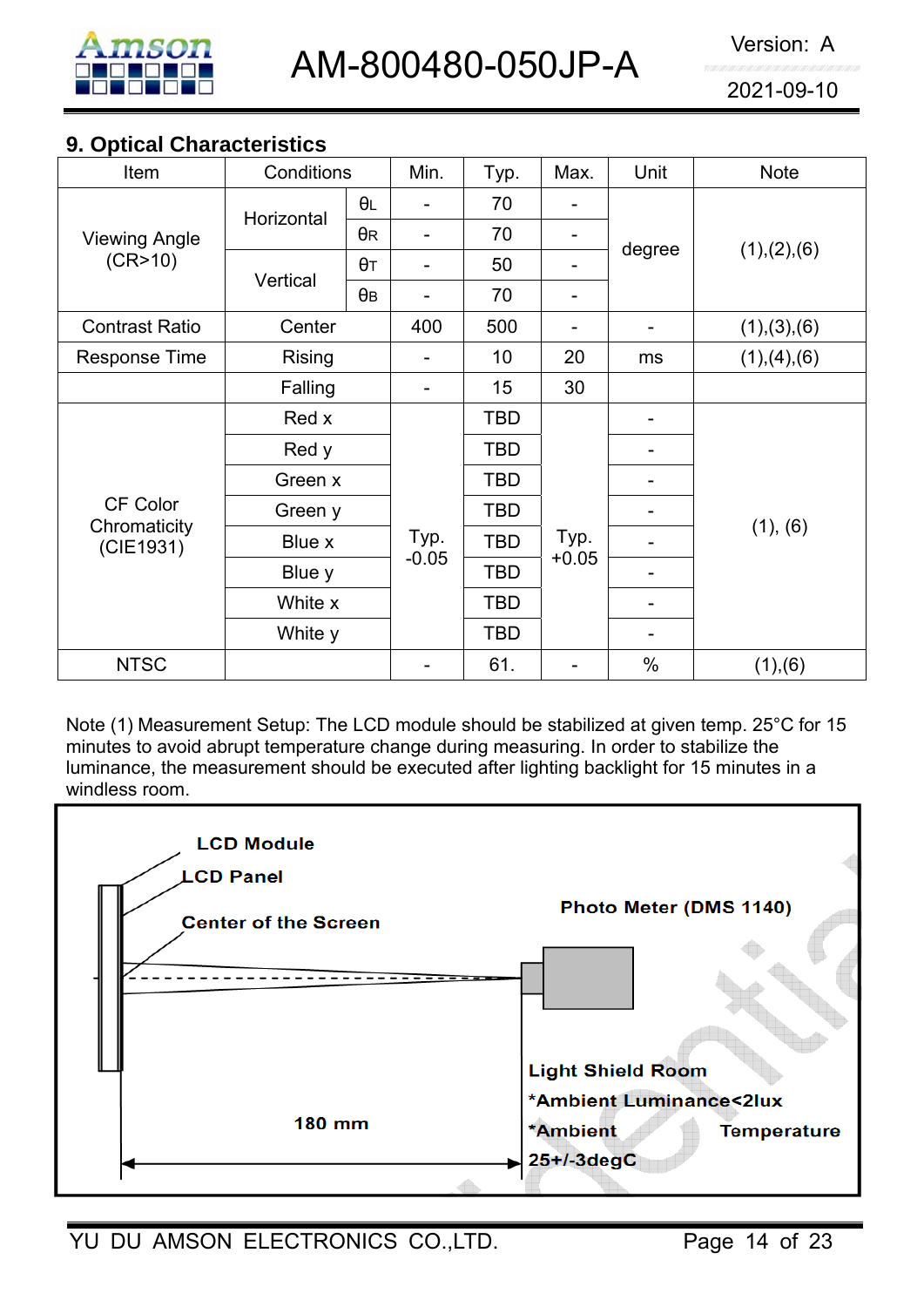

#### Note (2) Definition of Viewing Angle



Note (3) Definition of Contrast Ratio (CR)

The contrast ratio can be calculated by the following expression Contrast Ratio (CR) = L63 / L0

L63: Luminance of gray level 63, L0: Luminance of gray level 0

Note (4) Definition of response time



- Note (5) Definition of Transmittance (Module is without signal input) Transmittance = Center Luminance of LCD / Center Luminance of Back Light x 100%
- Note (6) Definition of color chromaticity (CIE1931)

Color coordinates measured at the center point of LCD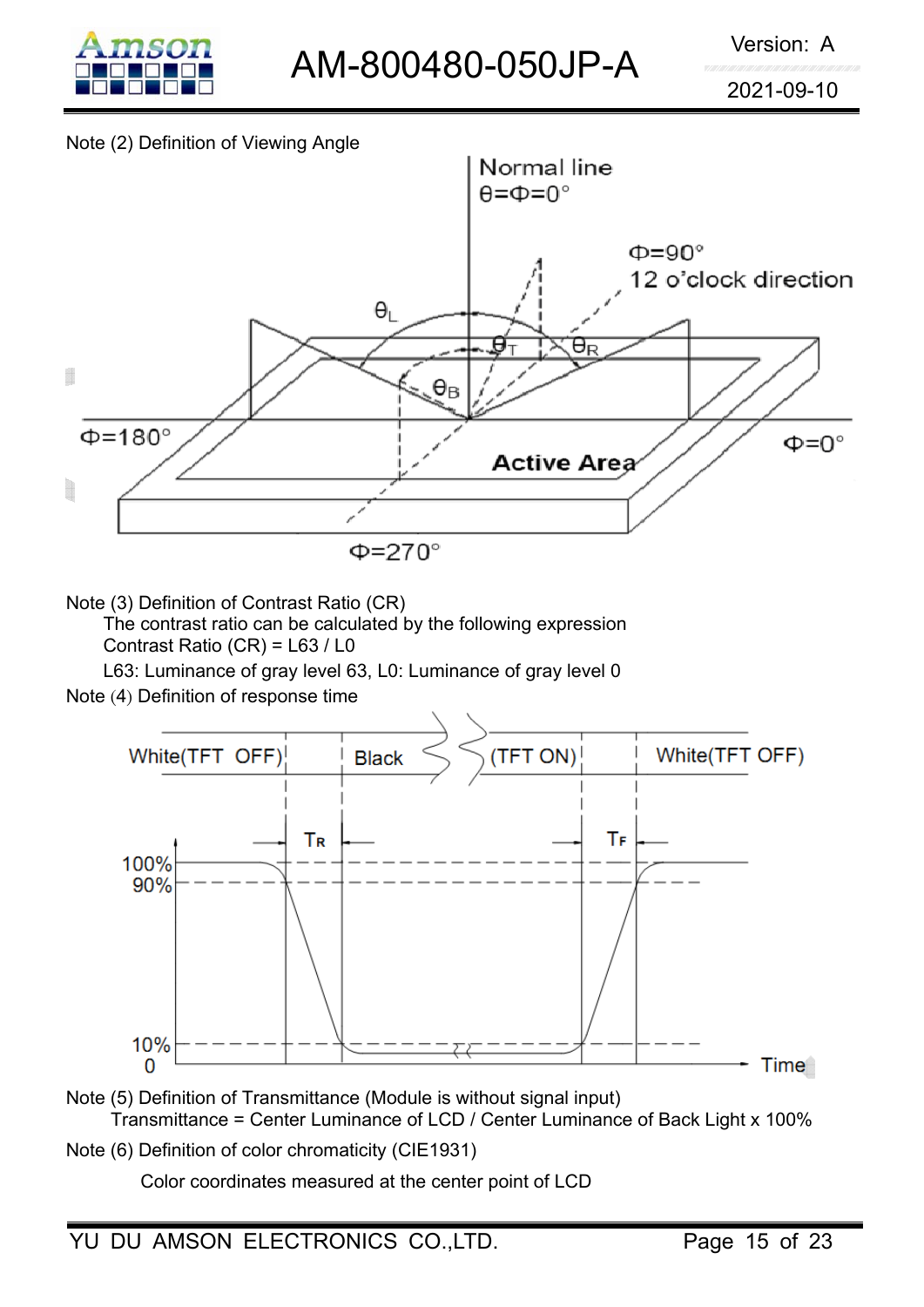

### **10. Reliability Test Conditions and Methods**

| NO. | <b>TEST ITEMS</b>                    | <b>TEST CONDITION</b>                                                                                                                        | <b>INSPECTION AFTER</b><br><b>TEST</b>                                                                                                              |
|-----|--------------------------------------|----------------------------------------------------------------------------------------------------------------------------------------------|-----------------------------------------------------------------------------------------------------------------------------------------------------|
|     | <b>High Temperature</b><br>Storage   | 80°C±2°C×96Hours                                                                                                                             |                                                                                                                                                     |
|     | Low Temperature<br>Storage           | -30°C±2°C×96Hours                                                                                                                            |                                                                                                                                                     |
|     | <b>High Temperature</b><br>Operating | 70°C±2°C×96Hours                                                                                                                             |                                                                                                                                                     |
|     | Low Temperature<br>Operating         | $-20^{\circ}$ C $\pm$ 2 $^{\circ}$ C $\times$ 96Hours                                                                                        | Inspection after 2~4hours<br>storage at room<br>temperature, the samples                                                                            |
|     | Temperature<br>Cycle(Storage)        | $-20^{\circ}$ C $\iff$ 25 $^{\circ}$ C $\iff$<br>$70^{\circ}$ C<br>(5min)<br>(30min)<br>(30min)<br>1cycle<br>Total 10cycle                   | should be free from<br>defects:<br>1, Air bubble in the LCD.<br>2, Seal leak.<br>3, Non-display.<br>4, Missing segments.                            |
|     | Damp Proof<br>Test (Storage)         | 50°C±5°C×90%RH×96Hours                                                                                                                       | 5, Glass crack.<br>6. Current IDD is twice                                                                                                          |
|     | <b>Vibration Test</b>                | Frequency:10Hz~55Hz~10Hz<br>Amplitude: 1.5MM<br>X, Y, Z direction for total 3hours<br>(packing condition test will be<br>tested by a carton) | higher than initial value.<br>7, The surface shall be free<br>from damage.<br>8. The electric<br>characteristic requirements<br>shall be satisfied. |
|     | <b>Drooping Test</b>                 | Drop to the ground from 1M height<br>one time<br>every side of carton.<br>(packing condition test will be<br>tested by a carton)             |                                                                                                                                                     |
|     | <b>ESD Test</b>                      | Voltage: $\pm$ 8KV,R:330 $\Omega$ ,C:150PF,Air<br>Mode, 10times                                                                              |                                                                                                                                                     |

REMARK:

1, The Test samples should be applied to only one test item.

2, Sample side for each test item is 5~10pcs.

3,For Damp Proof Test, Pure water(Resistance>10MΩ)should be used.

4,In case of malfunction defect caused by ESD damage, if it would be recovered to normal state after resetting, it would be judge as a good part.

5, EL evaluation should be accepted from reliability test with humidity and temperature: Some defects such as black spot/blemish can happen by natural chemical reaction with humidity and Fluorescence EL has.

6, Failure Judgment Criterion: Basic Specification Electrical Characteristic, Mechanical Characteristic, Optical Characteristic.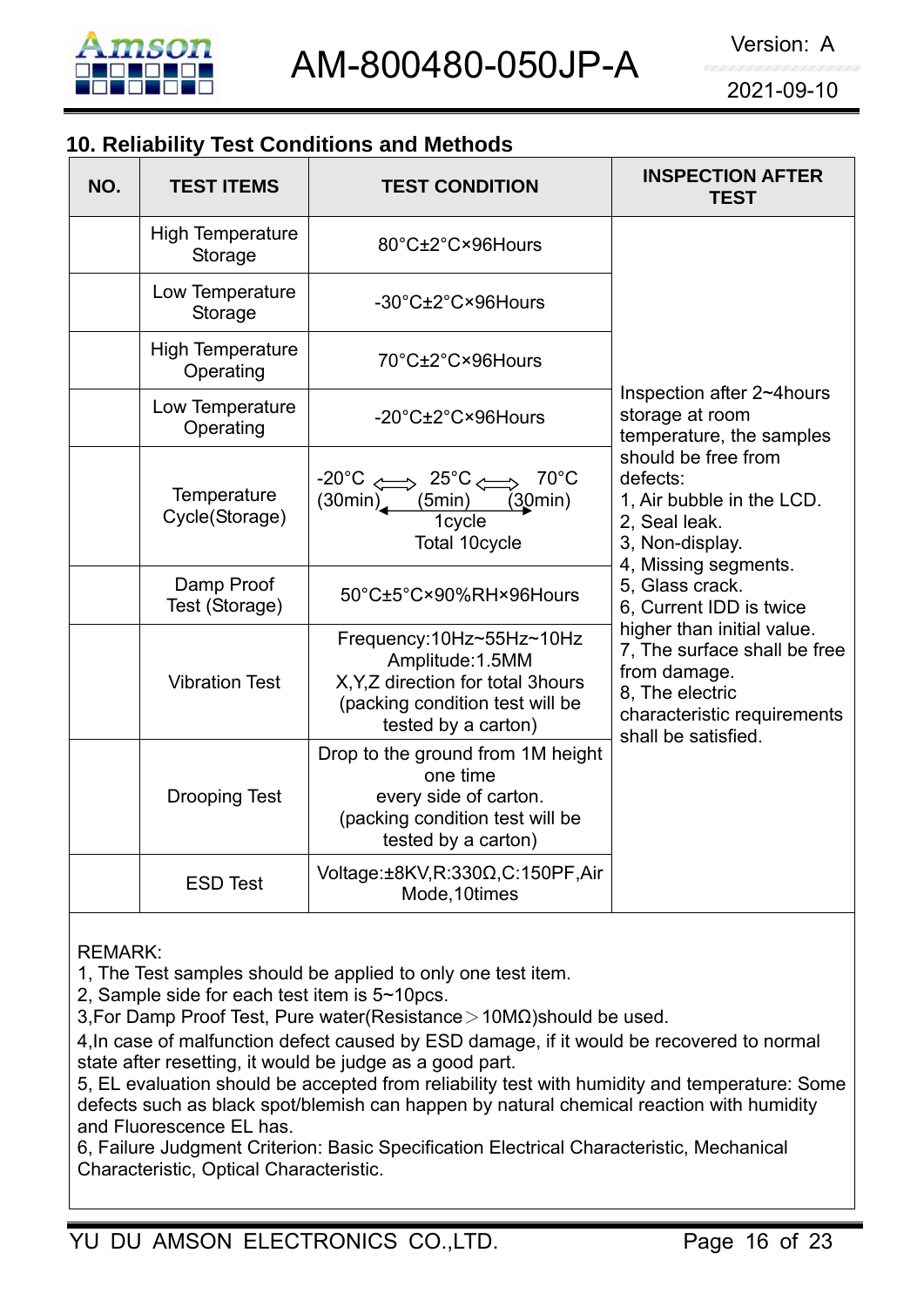

#### **11. Inspection Standard**

#### **11.1. QUALITY :**

THE QUALITY OF GOODS SUPPLIED TO PURCHASER SHALL COME UP TO THE FOLLOWING STANDARD.

#### **11.1.1. INSPECTIONTOOLS AND INSTRUMENTS**

Vernier calipers, film scales, multimeter, magnifying eyepiece, ND5%, luminance meter and so on.

#### **11.1.2. THE METHOD OF PRESERVING GOODS**

AFTER DELIVERY OF GOODS FROM AMSON TO PURCHASER. PURCHASER SHALL CONTROL THE LCM AT -10 TO 40 ,AND IT MIGHT BE DESIRABLE TO KEEP AT THE NORMAL ROOM TEMPERATURE AND HUMIDITY UNTIL INCOMING INSPECTION OR THROWING INTO PROCESS LINE.

#### **11.1.3. INCOMING INSPECTION**

(A) THE METHOD OF INSPECTION

 IF PURCHASER MAKE AN INCOMING INSPECTION , A SAMPLING PLAN SHALL BE APPLIED ON THE CONDITION THAT QUALITY OF ONE DELIVERY SHALL BE REGARDED AS ONE LOT.

#### (B) THE STANDARD OF QUALITY

ISO-2859-1 (SAME AS MIL-STD-105E ) ,LEVEL:II

| <b>CLASS</b>    | $AQL(\%)$ |
|-----------------|-----------|
| <b>CRITICAL</b> | $0.4\%$   |
| <b>MAJOR</b>    | 0.65%     |
| <b>MINOR</b>    | 1.5%      |
|                 |           |

EVERY ITEM SHALL BE INSPECTED ACCORDING TO THE CLASS.

#### (C) MEASURE

IF AS THE RESULT OF ABOVE RECEIVING INSPECTION , A LOT OUT IS DISCOVERED. PURCHASER SHALL BE INFORM SELLER OF IT WITHIN SEVEN DAYS. BUT FIRST SHIPMENT WITHIN FOURTEEN DAYS.

#### **11.1.4. WARRANTY POLICY**

AMSON WILL PROVIDE ONE-YEAR WARRANTY FOR THE PRODUCTS ONLY IF UNDER SPECIFICATION OPERATING CONDITIONS. AMSON WILL REPLACE NEW PRODUCTS FOR THESE DEFECT PRODUCTS WHICH UNDER WARRANTY PERIOD AND BELONG TO THE RESPONSIBILITY OF AMSON.

#### **11.2. CHECKING CONDITION**

- **11.2.1.**CHECKING DIRECTION SHALL BE IN THE 45 DEGREE AREA TO FACE THE SAMPLE.
- **11.2.2.**CHECKER SHALL SEE OVER 300±25 mm. WITH BARE EYES FAR FROM SAMPLE
- **11.2.3.**Ambient Illumination:

0 ~30 Lux for functional inspection

500 ~ 1200 Lux for external appearance inspection.

 $\rightarrow$ 

**11.2.4.** TEST AREA:

**11.2.5.** Inspection should be carried out with rope electrostatic ring and static finger cover (both hands except small fingers must be worn)

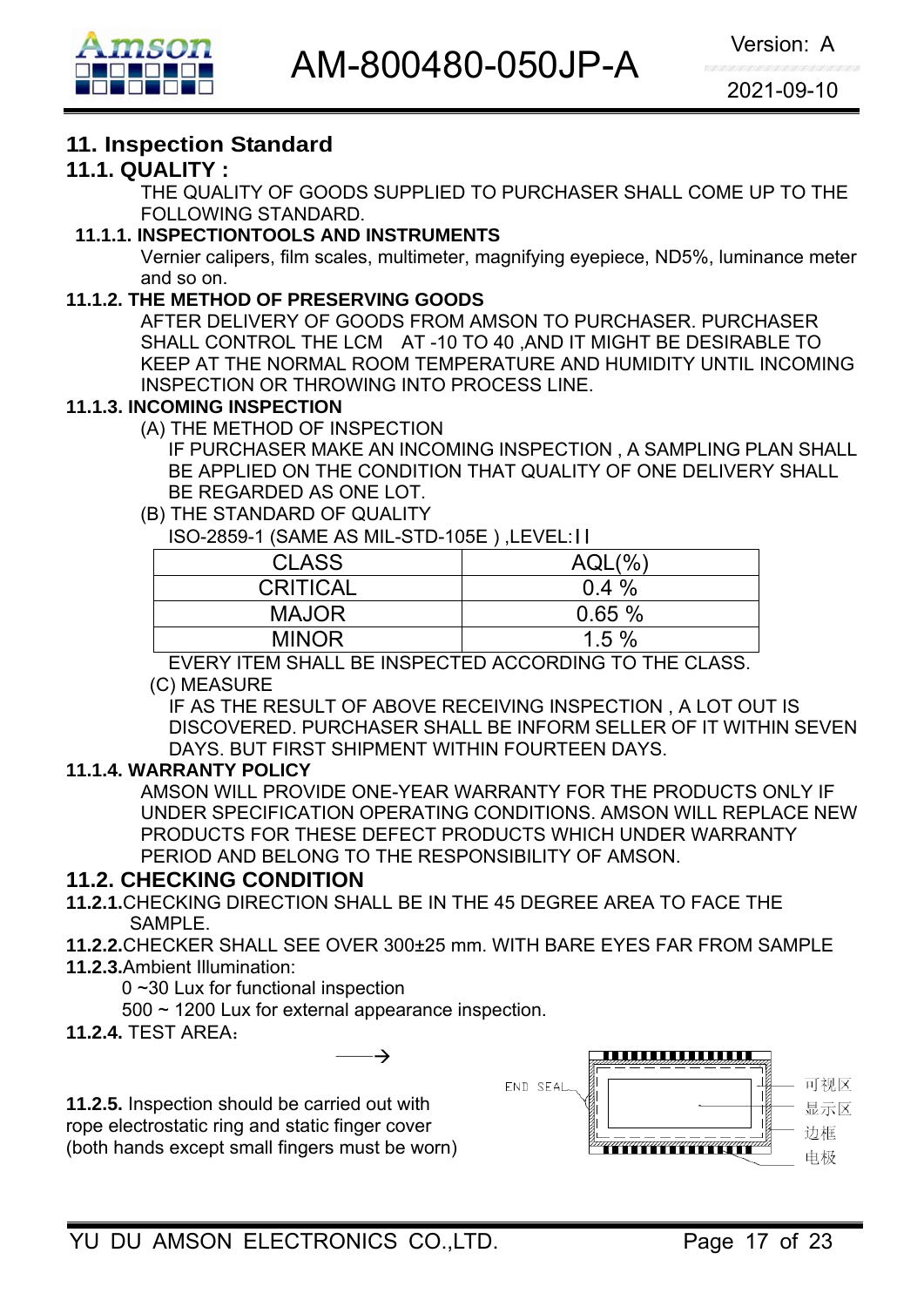

AM-800480-050JP-A

2021-09-10

**11.2.6.** The inspector may make a visual inspection or a comparative examination with a film ruler and a magnifying eyepiece. Individual defects shall be determined according to the limited samples.

**11.2.7.** Functional testing uses electrical testing fixtures or test fixtures required by customers.

**11.2.8.** the ion fan should be used when testing.

# **11.2.9. the principle of judgment**

11.3.1 If the defect outside the visual area does not affect the assembly and display, it will be judged as a good product.

11.3.2 Poor definition Pixel: A combination of three sub-pixels (Red + Green + Blue).

#### **Dot**:

Any of the sub-pixels (Red or Green or Blue).

#### **Bright and dark dots:**

A point pixel (sub-pixel: R, G, B pixels) is lit or turned off during the display function test. **Highlights**:

Usually considered to be shown on a black screen.

#### **Dark spots:**

They are generally considered to be shown on R, G, B solid colors or white images. **Neighborhood**:

Two or three adjacent point pixels (dot: sub-pixel) connected together (R, G or G, B or B, R or RGB).

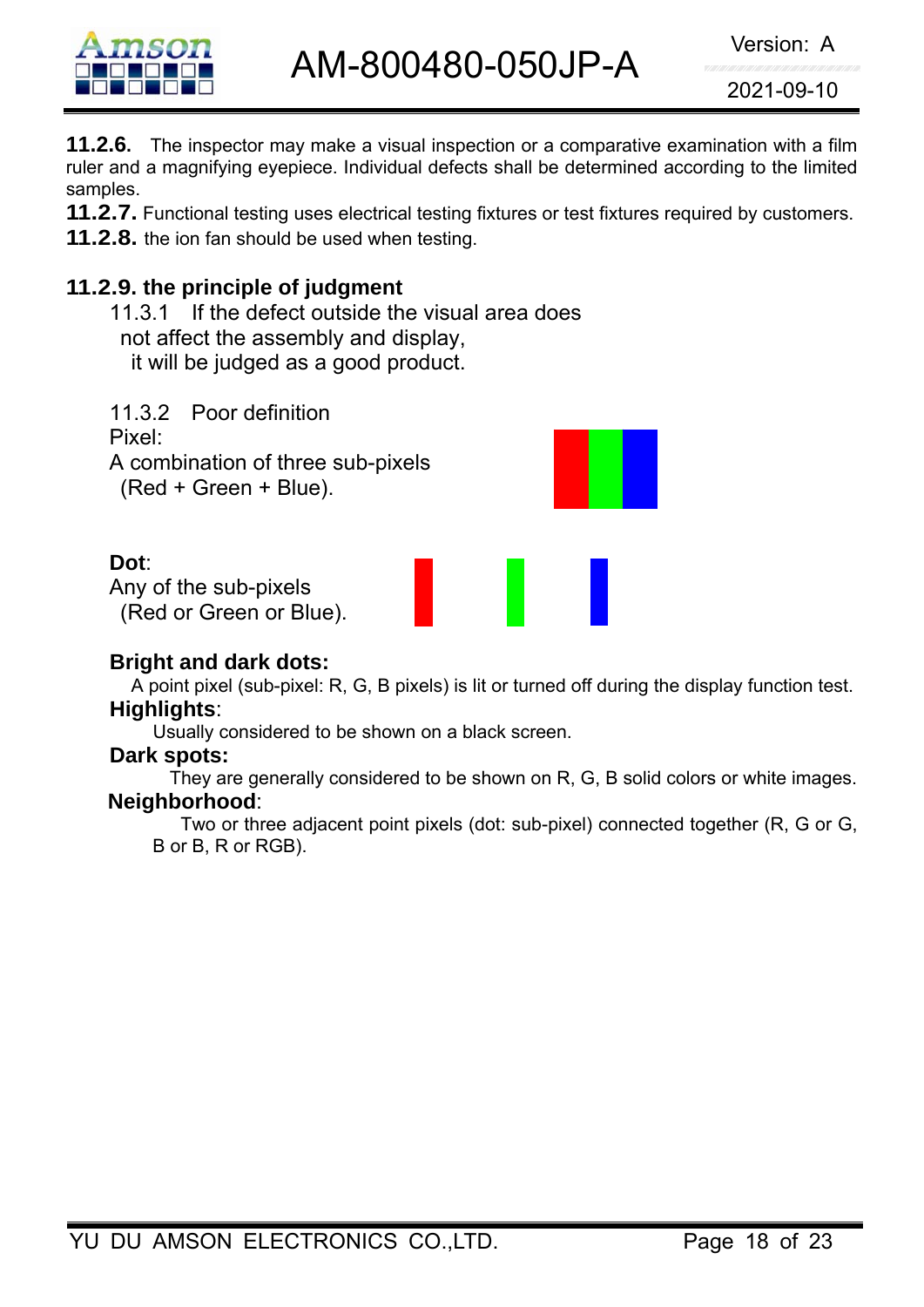



#### 11.3. INSPECTION PLAN:

| CLASS              | ITEM                               | <b>JUDGEMENT</b>                                                 | CLASS    |
|--------------------|------------------------------------|------------------------------------------------------------------|----------|
|                    | 1. OUTSIDE AND INSIDE PACKAGE      | "MODEL NO.", "LOT NO." AND "QUANTITY"                            | Minor    |
| IPACKING &         |                                    | SHOULD INDICATE ON THE PACKAGE.                                  |          |
| INDICATE           | 2. MODEL MIXED AND QUANTITY        | OTHER MODEL MIXEDREJECTED                                        | Critical |
|                    |                                    | QUANTITY SHORT OR OVERREJECTED                                   |          |
|                    | 3. PRODUCT INDICATION              | "MODEL NO." SHOULD INDICATE ON                                   | Major    |
|                    |                                    | THE PRODUCT                                                      |          |
|                    | 4. DIMENSION.                      | ACCORDING TO SPECIFICATION OR                                    |          |
| ASSEMBLY           | LCD GLASS SCRATCH                  | DRAWING.                                                         | Major    |
|                    | AND SCRIBE DEFECT.                 |                                                                  |          |
|                    | 5. VIEWING AREA                    | POLARIZER EDGE OR LCD'S SEALING LINE                             | Minor    |
|                    |                                    | IS VISABLE IN THE VIEWING AREA                                   |          |
|                    |                                    | REJECTED                                                         |          |
|                    | 6. BLEMISH - BLACK SPOT -          | ACCORDING TO STANDARD OF VISUAL                                  | Minor    |
|                    | WHITE SPOT IN THE LCD              | INSPECTION(INSIDE VIEWING AREA)                                  |          |
|                    | AND LCD GLASS CRACKS               |                                                                  |          |
|                    | 7. BLEMISH - BLACK SPOT            | ACCORDING TO STANDARD OF VISUAL                                  | Minor    |
| <b>IAPPEARANCE</b> | WHITE SPOT AND SCRATCH             | INSPECTION(INSIDE VIEWING AREA)                                  |          |
|                    | ON THE POLARIZER                   |                                                                  |          |
|                    | 8. BUBBLE IN POLARIZER             | ACCORDING TO STANDARD OF VISUAL                                  | Minor    |
|                    |                                    | INSPECTION(INSIDE VIEWING AREA)                                  |          |
|                    | 9. LCD'S RAINBOW COLOR             | STRONG DEVIATION COLOR (OR NEWTON                                |          |
|                    |                                    | RING) OF LCDREJECTED.                                            | Minor    |
|                    |                                    | OR ACCORDING TO LIMITED SAMPLE                                   |          |
|                    |                                    | ( IF NEEDED, AND INSIDE VIEWING AREA )                           |          |
|                    | 10. ELECTRICAL AND OPTICAL         | ACCORDING TO SPECIFICATION OR                                    | Critical |
|                    | CHARACTERISTICS                    | DRAWING. (INSIDE VIEWING AREA)                                   |          |
|                    | (CONTRAST-VOP-                     |                                                                  |          |
|                    | CHROMATICITY  ETC )                |                                                                  |          |
| <b>ELECTRICAL</b>  | 11.MISSING LINE                    | IMISSING DOT LINE - CHARACTER                                    | Critical |
|                    |                                    | REJECTED                                                         |          |
|                    | 12.SHORT CIRCUIT <sub>*</sub>      | NO DISPLAY - WRONG PATTERN                                       | Critical |
|                    | WRONG PATTERN DISPLAY              | DISPLAY · CURRENT CONSUMPTION                                    |          |
|                    |                                    |                                                                  |          |
|                    | 13. DOT DEFECT (FOR COLOR AND TFT) | OUT OF SPECIFICATION REJECTED<br>ACCORDING TO STANDARD OF VISUAL | Minor    |
|                    |                                    |                                                                  |          |
|                    |                                    | INSPECTION                                                       |          |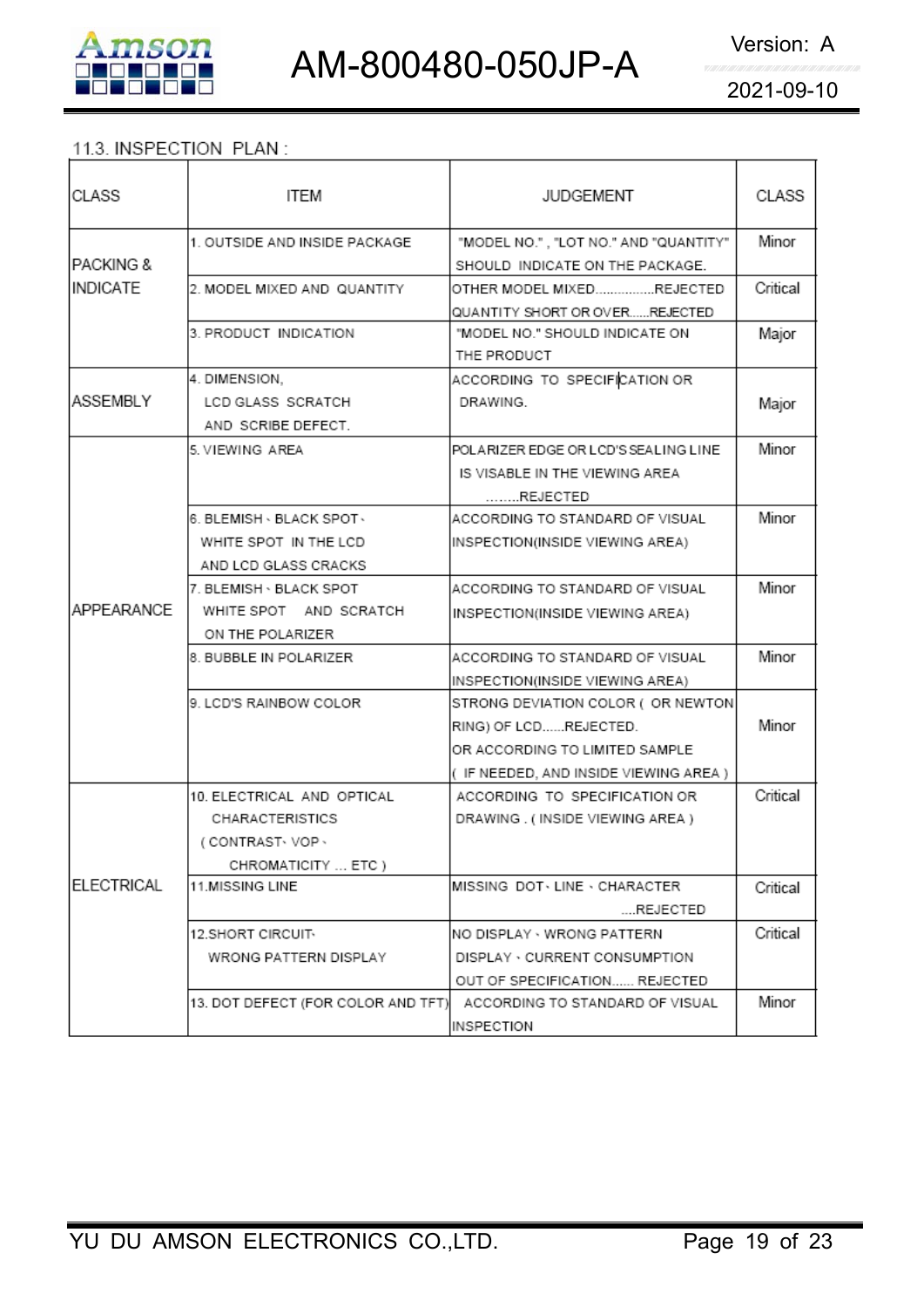

# AM-800480-050JP-A Version: A

2021-09-10

| NO. | <b>CLASS</b> | <b>ITEM</b>                                            | <b>JUDGEMENT</b>                                                                                    |  |  |  |  |
|-----|--------------|--------------------------------------------------------|-----------------------------------------------------------------------------------------------------|--|--|--|--|
|     |              |                                                        | (A) ROUND TYPE:<br>unit : mm.                                                                       |  |  |  |  |
|     |              |                                                        | ACCEPTABLE Q'TY<br><b>DIAMETER</b><br>(mm.)                                                         |  |  |  |  |
|     |              |                                                        | Φ<br>$\leq 0.15$<br>Distance≥1mm                                                                    |  |  |  |  |
|     |              | <b>BLACK AND WHITE SPOT</b>                            | $0.15 < \Phi$<br>$\leq 0.4$<br>3 (Distance>15mm)                                                    |  |  |  |  |
|     |              | <b>FOREIGN MATERIEL</b>                                | Φ<br>0.4 <<br>0                                                                                     |  |  |  |  |
|     | 11.4.1 MINOR | <b>DUST IN THE CELL</b>                                | NOTE: $\Phi = (LENGTH+WIDTH)/2$                                                                     |  |  |  |  |
|     |              | <b>BLEMISH</b>                                         | (B) LINEAR TYPE:<br>unit : mm.                                                                      |  |  |  |  |
|     |              | <b>SCRATCH</b>                                         | ACCEPTABLE Q'TY<br><b>ENGTH</b><br><b>WIDTH</b>                                                     |  |  |  |  |
|     |              |                                                        | $≤ 0.03$<br>w<br>Distance≥1mm                                                                       |  |  |  |  |
|     |              |                                                        | 0.03 <<br>$\leq 4.0$<br>$≤ 0.05$<br>w<br>3 (Distance>15mm)                                          |  |  |  |  |
|     |              |                                                        | 0.05 <<br>FOLLOW ROUND TYPE<br>w                                                                    |  |  |  |  |
|     |              |                                                        |                                                                                                     |  |  |  |  |
|     |              |                                                        | unit : mm.                                                                                          |  |  |  |  |
|     |              |                                                        | <b>DIAMETER</b><br>ACCEPTABLE Q'TY                                                                  |  |  |  |  |
|     | 11.4.2 MINOR | <b>BUBBLE IN POLARIZER</b><br><b>DENT ON POLARIZER</b> | Distance≥1mm<br>$\leq 0.2$<br>Φ                                                                     |  |  |  |  |
|     |              |                                                        | $\leq 0.3$<br>0.2 <<br>3 (Distance>15mm)<br>Φ                                                       |  |  |  |  |
|     |              |                                                        | 0.3 <<br>Ф<br>0                                                                                     |  |  |  |  |
|     |              |                                                        |                                                                                                     |  |  |  |  |
|     |              |                                                        |                                                                                                     |  |  |  |  |
|     |              |                                                        | Items<br>ACC. Q'TY                                                                                  |  |  |  |  |
|     |              | Dot Defect                                             | N≤2 (Distance≥15mm)<br><b>Bright dot</b>                                                            |  |  |  |  |
|     |              |                                                        | N≤3 (Distance>15mm)<br>Dark dot                                                                     |  |  |  |  |
|     |              |                                                        | Pixel Define:                                                                                       |  |  |  |  |
|     |              |                                                        | Pixel                                                                                               |  |  |  |  |
|     |              |                                                        |                                                                                                     |  |  |  |  |
|     |              |                                                        | G<br>в                                                                                              |  |  |  |  |
|     |              |                                                        |                                                                                                     |  |  |  |  |
|     | 11.4.3 MINOR |                                                        | $\triangleleft$ Dot $\rightarrow$ $\triangleleft$ Dot $\rightarrow$ $\rightarrow$ Dot $\rightarrow$ |  |  |  |  |
|     |              |                                                        | Note 1: The definition of dot: The size of a defective dot over                                     |  |  |  |  |
|     |              |                                                        | 1/2 of whole dot is regarded as one defective dot.                                                  |  |  |  |  |
|     |              |                                                        | Definittion:<1/2dot and visible by 5% ND filter N ≤ 5                                               |  |  |  |  |
|     |              |                                                        | Note 2: Bright dot: Dots appear bright and unchanged in size                                        |  |  |  |  |
|     |              |                                                        | in which LCD panel is displaying under black pattern.                                               |  |  |  |  |
|     |              |                                                        | Note 3: Dark dot: Dots appear dark and unchanged in size in                                         |  |  |  |  |
|     |              |                                                        | which LCD panel is displaying under pure red, green                                                 |  |  |  |  |
|     |              |                                                        | ,blue pattern.                                                                                      |  |  |  |  |
|     |              |                                                        | Not visible thriugh 5% ND filter in 50% gray or judge                                               |  |  |  |  |
|     | 11.4.4 MINOR | Mura                                                   |                                                                                                     |  |  |  |  |
|     |              |                                                        | by limit sample if necessary                                                                        |  |  |  |  |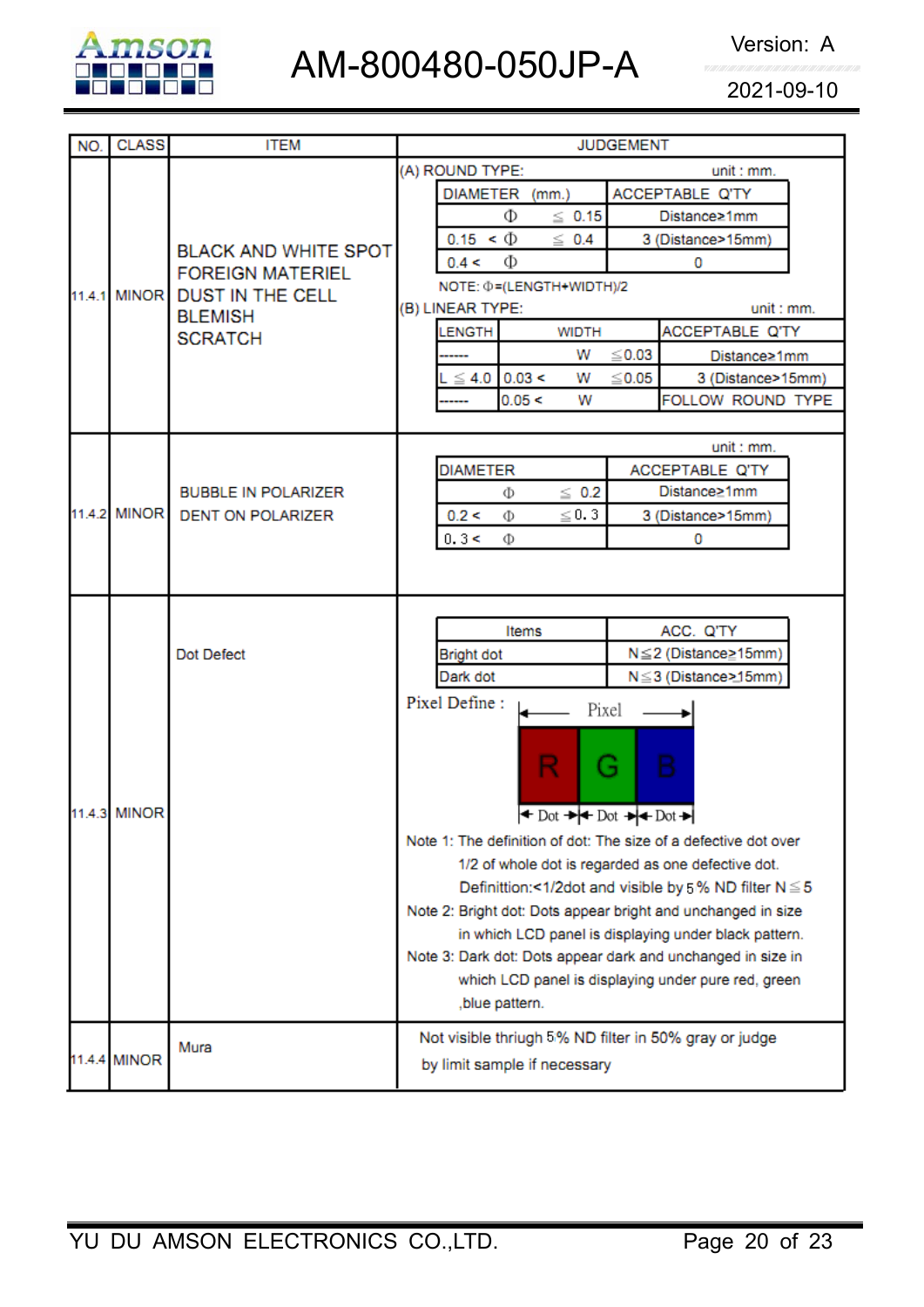

| NO.     | <b>CLASS</b> | <b>ITEM</b>                                                      | <b>JUDGEMENT</b>                           |                                                                           |
|---------|--------------|------------------------------------------------------------------|--------------------------------------------|---------------------------------------------------------------------------|
| 11.4.4  | <b>MINOR</b> | LCD GLASS<br><b>CHIPPING</b>                                     | $X^{\sim}$                                 | Y > S<br>Reject                                                           |
| 11.4.5  | <b>MINOR</b> | LCD GLASS<br><b>CHIPPING</b>                                     | S×                                         | $X$ or $Y > S$<br>Reject                                                  |
| 11.4.6  | MAJOR        | LCD GLASS<br><b>GLASS CRACK</b>                                  | $\widetilde{\mathop{\mathrm{Y}}\nolimits}$ | Y > (1/2) T<br>Reject                                                     |
| 11.4.7  | MAJOR        | LCD GLASS<br>SCRIBE DEFECT                                       | $\Lambda^+_{\tau}$<br>≑Β<br>$-a$           | 1. $a > L/3$ , $A > 1.5$ mm.<br>Reject<br>2. B: ACCORDING<br>TO DIMENSION |
| 11.4.8  | <b>MINOR</b> | <b>LCD GLASS</b><br><b>CHIPPING</b><br>(ON THE TERMINAL<br>AREA) |                                            | $\Phi = (x+y)/2 > 2.5$ mm<br>Reject                                       |
| 11.4.9  | <b>MINOR</b> | LCD GLASS<br><b>CHIPPING</b><br>(ON THE TERMINAL<br>SURFACE)     | Z                                          | Y > (1/3) T<br>Reject                                                     |
| 11.4.10 | <b>MINOR</b> | <b>LCD GLASS</b><br><b>CHIPPING</b>                              | $x \rightarrow$<br>Z                       | Y > T<br>Reject                                                           |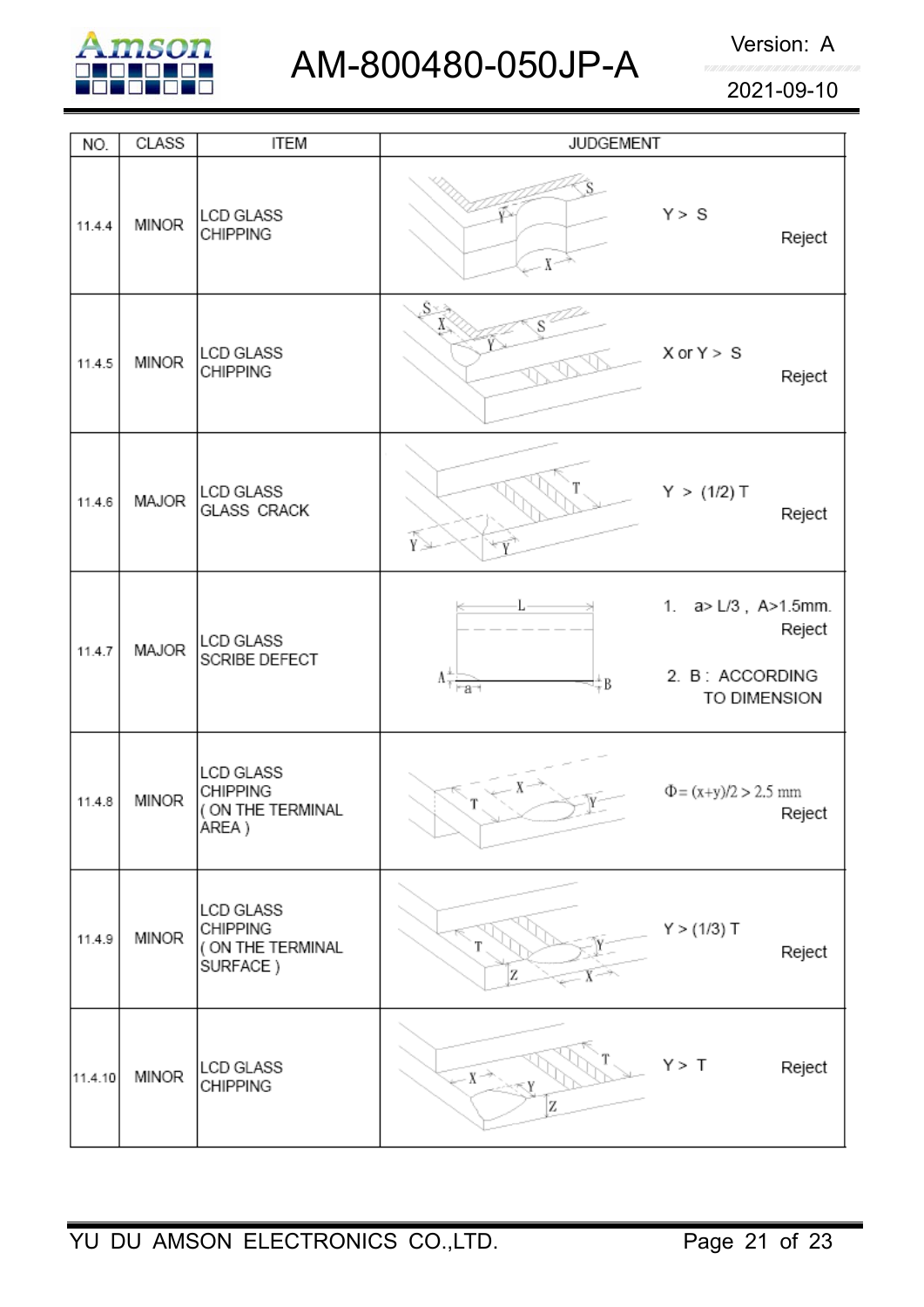# **12. Handling Precautions**

#### **12.1 Mounting method**

The LCD panel of AMSON TFT module consists of two thin glass plates with polarizes which easily be damaged. And since the module in so constructed as to be fixed by utilizing fitting holes in the printed circuit board.

Extreme care should be needed when handling the LCD modules.

#### **12.2 Caution of LCD handling and cleaning**

When cleaning the display surface, Use soft cloth with solvent

[Recommended below] and wipe lightly

- $\bullet$  Isopropyl alcohol
- $\bullet$  Ethyl alcohol

 Do not wipe the display surface with dry or hard materials that will damage the polarizer surface.

Do not use the following solvent:

- $\bullet$  Water
- **Aromatics**

 Do not wipe ITO pad area with the dry or hard materials that will damage the ITO patterns Do not use the following solvent on the pad or prevent it from being contaminated:

- $\bullet$  Soldering flux
- $\bullet$  Chlorine (CI), Sulfur (S)

If goods were sent without being silicon coated on the pad, ITO patterns could be damaged due to the corrosion as time goes on.

If ITO corrosion happen by miss-handling or using some materials such as Chlorine (CI), Sulfur (S) from customer, Responsibility is on customer.

#### **12.3 Caution against static charge**

The LCD module use C-MOS LSI drivers, so we recommended that you:

Connect any unused input terminal to power or ground, do not input any signals before power is turned on, and ground your body, work/assembly areas, and assembly equipment to protect against static electricity.

#### **12.4 packing**

- Module employs LCD elements and must be treated as such.
- Avoid intense shock and falls from a height.
- $\bullet$  To prevent modules from degradation, do not operate or store them exposed direct to sunshine or high temperature/humidity

#### **12.5 Caution for operation**

- It is an indispensable condition to drive LCD's within the specified voltage limit since the higher voltage then the limit cause the shorter LCD life.
- An electrochemical reaction due to direct current causes LCD's undesirable deterioration, so that the use of direct current drive should be avoided.
- Response time will be extremely delayed at lower temperature then the operating temperature range and on the other hand at higher temperature LCD's how dark color in them. However those phenomena do not mean malfunction or out of order with LCD's, which will come back in the specified operation temperature.
- $\bullet$  If the display area is pushed hard during operation, some font will be abnormally displayed but it resumes normal condition after turning off once.
- Slight dew depositing on terminals is a cause for electro-chemical reaction resulting in terminal open circuit.

Usage under the maximum operating temperature, 50%Rh or less is required.